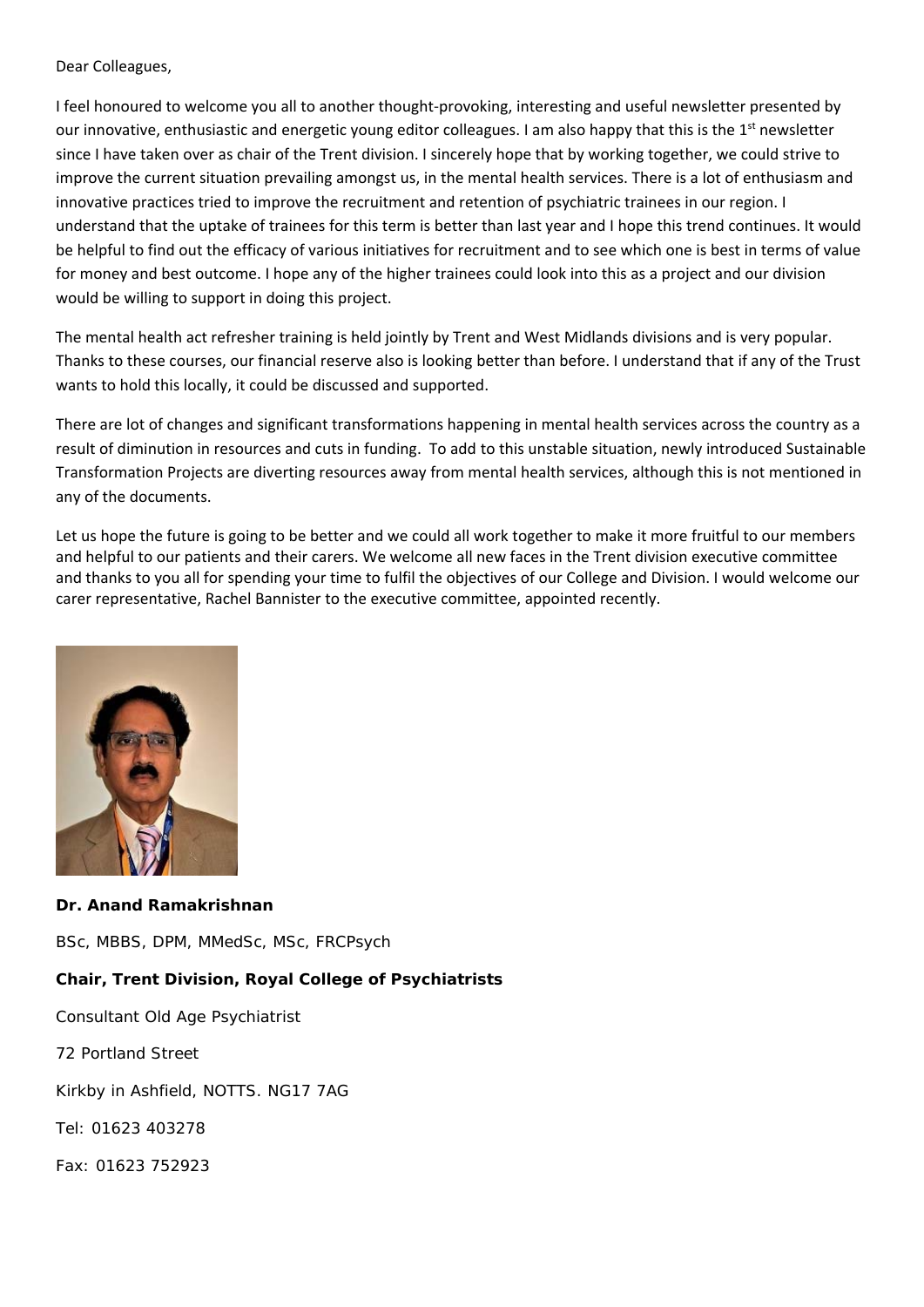## **Editorial: Summer 2017**

#### Dear colleagues

We hope this newsletter finds you well and that you are all enjoying the last remnants of British summertime.

We have a new addition to the editorial team - Lesley Thoms, a Core Psychiatry Trainee from Leicestershire Partnership Trust.

Together we have enjoyed reading the varied articles that have been submitted into this edition and thank those who have contributed. We are confident you too will find this edition of particular interest and invite you to take a look.

#### **Highlights include:**

- Evaluation of the Flexible Assertive Community Treatment service
- Elective report on the Betty Ford Centre for addiction
- Research into folic acid deficiency in community rehabilitation
- ECT 4,970m above sea level
- Regional conference and essay prize announcements

#### **Forthcoming editions:**

As always, we are keen to receive your contributions which may include, but are not limited to:

- Reviews of recent literature
- Past and upcoming events within the Trent Division
- Opinion pieces and/or reflections
- Creative contributions (i.e. photographs, artwork, poetry)
- Research/Audits/Quality Improvement projects
- Special interests within Psychiatry

Certificates for accepted articles can be made available upon request.

Finally, in a continuous effort to ensure this newsletter best reflects your interests, we welcome any suggestions for improvement. Please do get in touch using the details below.

With thanks and best wishes,

#### **Sam and Lesley**

*Editors of the RCPsych Trent Division Newsletter*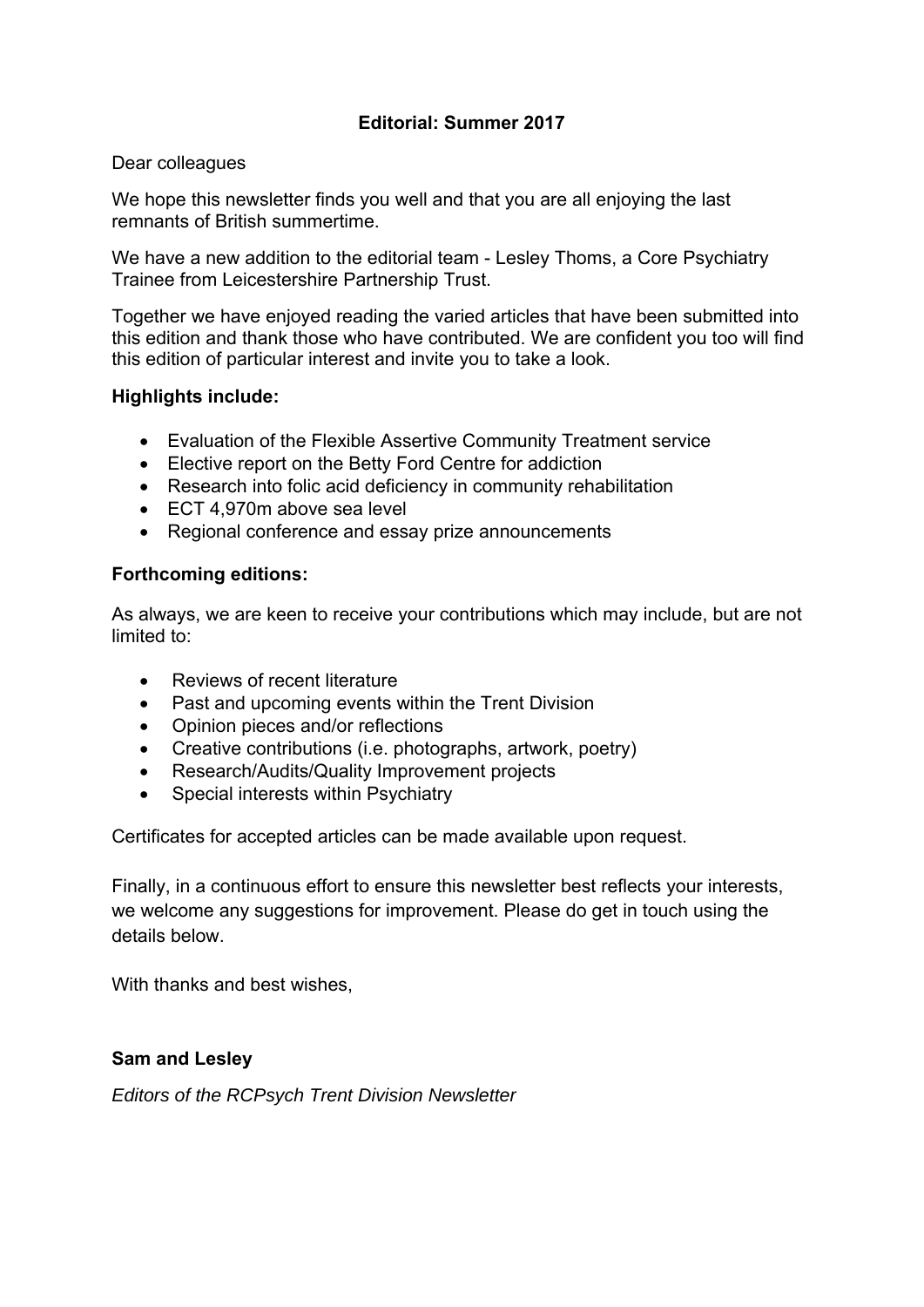#### **Please submit your contributions and suggestions to:**

Samuel.Tromans@leicspart.nhs.uk, Lesley.Thoms@leicspart.nhs.uk and Mariej.Phelps@rcpsych.ac.uk



Sam Tromans, Specialist Registrar in Psychiatry of Intellectual Disability and Academic Clinical Lecturer



Lesley Thoms, Core Psychiatry Trainee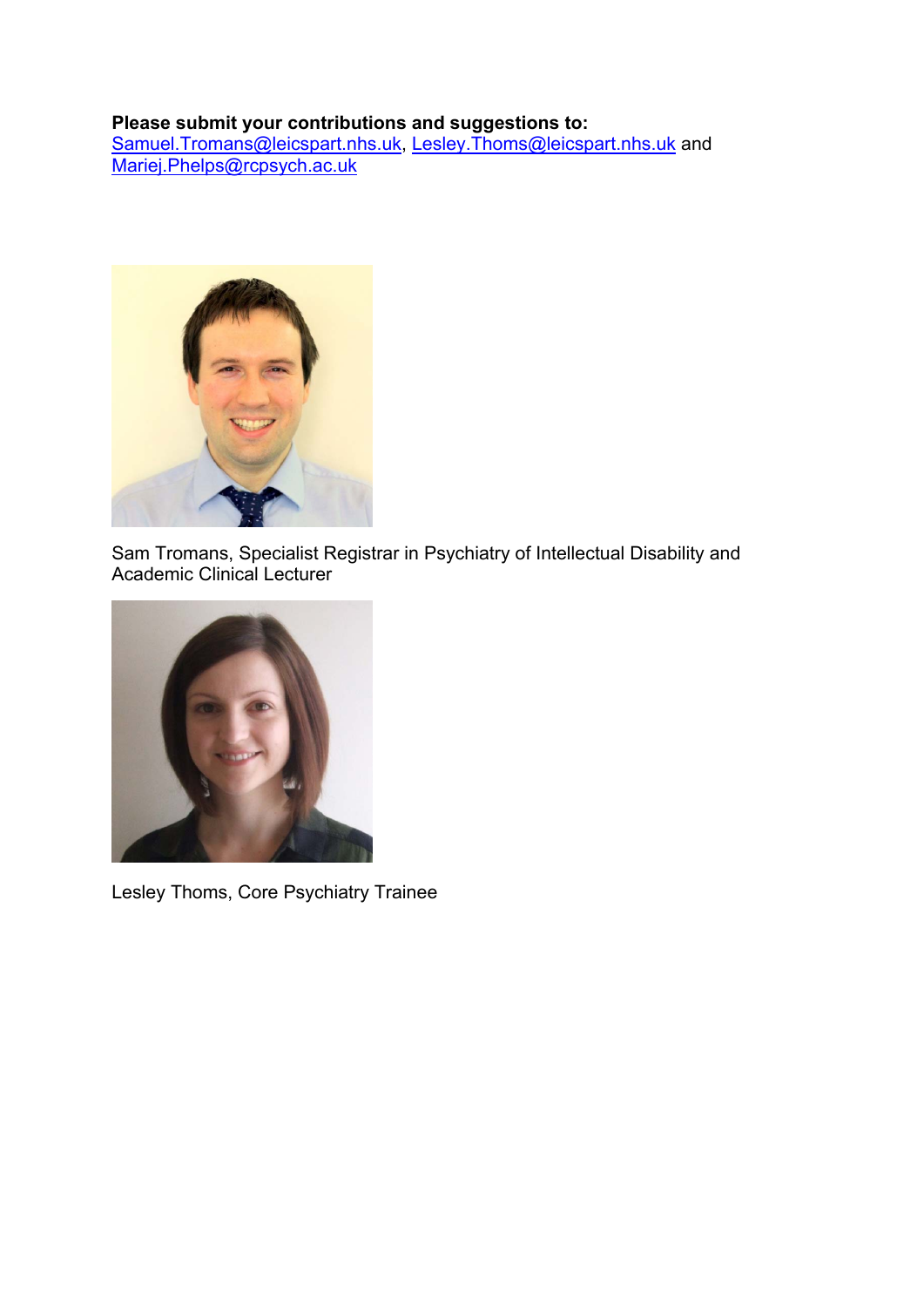## **Service Evaluation of Newark Flexible Assertive Community Treatment Team**

#### **Introduction**

The Flexible Assertive Community Treatment (FACT) team is a new model of service provision implemented on 1<sup>st</sup> July 2013 to provide secondary mental health services within the Newark and Sherwood area of Nottinghamshire. FACT replaced the pre-existing Community Mental Health Services in the Newark and Sherwood locality with the aim of streamlining pathways of patient care and assessment which traditionally existed between separate teams – such as Assertive Outreach (AO), Early Intervention in Psychosis (EIP), Community Mental Health and the Crisis Resolution and Home Treatment Services. Where patients would previously need to be assessed individually by the aforementioned teams, there would now be a single team approach covering the entire patient journey while assessed and treated in the community.

The FACT team was developed in order to provide a needs-led service with a recovery oriented clinical case management model. It emphasises flexible service provision utilising a series of pathways (EIP Pathway, AO Pathway, Flexible Support Pathway/Duty Team, Short and Long-Term Treatment Pathway, Personality Disorder, Distress Management and Deliberate Self-Harm Pathway) to a provide a range of treatment packages dependent on the needs of the service user. One of the service objectives amongst several others included provision of intensive home treatment, where indicated, to try to reduce admissions wherever possible.

The FACT model was originally developed in the Netherlands. Prior to its implementation the most severely ill psychiatric patients living in the community were served by Assertive Community Treatment (ACT), a multi-disciplinary service focussing on those at risk of relapse and hospital readmission.<sup>1</sup> It is estimated that this target group constitutes 20% of the long-term mentally ill persons in the population.2 The remaining 80% of more stable long-term mentally ill were served by case management teams and often problems were encountered when they became unstable or required more support leading to increased admissions. It was felt that the differences between the two groups pertained only to the intensity of care and treatment at a particular point in time. In order to ensure continuity of treatment, care and rehabilitation, teams would be created focussing on both the 20% and 80% group, incorporating ACT as one function in multi-functional 'FACT' teams. Indeed it was found that in 80-90% of cases a client's need for more intensive services is temporary rather than permanent.<sup>1</sup>

After FACT teams were set up a gradual decrease in admission days was seen.<sup>1</sup> Bak and others (2007) published pre-post comparisons of the introduction of FACT in the south of the Netherlands. They found that the proportion of patients transitioning to remission increased from 19% in the period before the introduction of FACT, to 31% in the period with FACT (OR = 2.21, 95% CI 1.03-4.78). They went on to state that FACT may bring improvement to the lives of patients living in countries characterised by fragmented and hospital based mental health services.<sup>3</sup> van Veldhuizen (2007) concluded that FACT seems to be a model which can address the fragmentation of the Dutch system and provide stepped care to all long-term patients outside the hospital.<sup>1</sup>

The aim of this study is to evaluate the effectiveness of this new service by examining a series of parameters which were deemed to give an indication of performance.

#### **Method**

In this retrospective study, patients open to the FACT Team who were involved in the EIP and AO pathways, at the point of implementation of the FACT team (on the 1<sup>st</sup> July 2013) were initially identified. For each patient, data was collected from their electronic records concerning a series of parameters, over the one year period prior to 1<sup>st</sup> July 2013 (pre-FACT) and over the one year period after this date (post-FACT).

Data on following parameters were collected: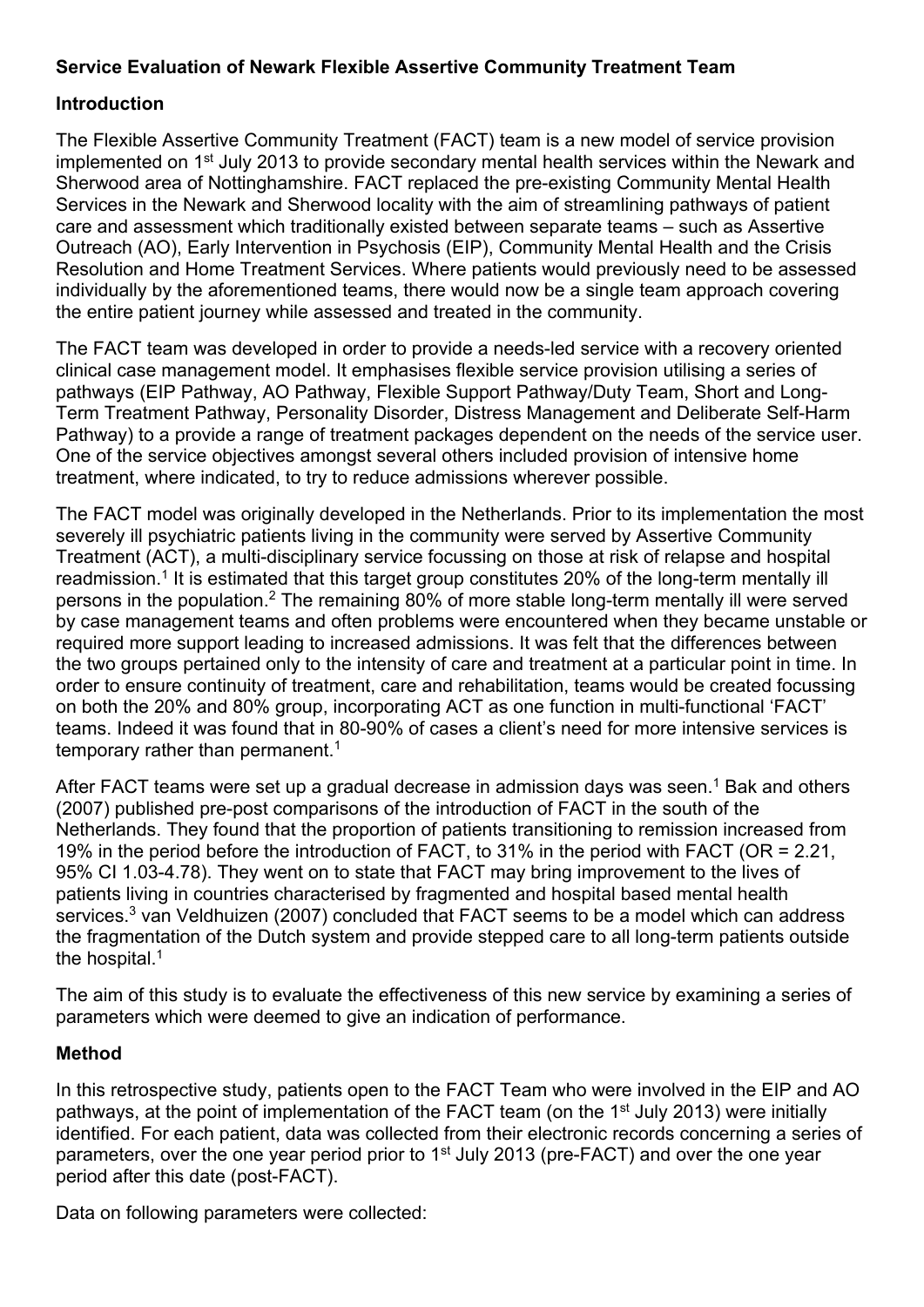- 1. Gender
- 2. Team/FACT pathway (Assertive Outreach or Early Intervention in Psychosis)
- 3. Number of inpatient admissions
- 4. Length of stay of in-patient admissions
- 5. Mental Health Act status on admission
- 6. Number of Community Treatment Order (CTO) recalls
- 7. Whether subject to CTO
- 8. Number of referrals to Crisis Resolution Home Treatment (CRHT) team
- 9. Number of CRHT contacts
- 10. Duration of CRHT referrals
- 11. Number and details of 'Serious untoward incidents' (SUI'S)
- 12. Number and nature of complaints
- 13. Number of contacts with Consultant
- 14. Number of contacts with care co-ordinator
- 15. All contacts

## **Results**

A total of 99 patients were identified as being open to the EIP and AO pathway of FACT on the 1st July 2013. Of these 55 were open to AO and 44 were open to EIP. 59 patients were male and 40 were female.

In order to compare quantitative data between the pre and post FACT implementation periods, the Wilcoxon rank-sum test was used. This is a nonparametric statistical test that compares two paired groups.

First of all the numbers of admissions in each period were compared. There were 45 admissions in the twelve month period prior to FACT implementation and 22 admissions in the twelve months after implementation (Table 1). The significance statistic using the Wilcoxon Signed Rank Test was found to be 0.022, which was below the significance level of 0.05 (at the 95% level). It can therefore be said that there was a statistically significant difference in numbers of admissions between the two periods.

Next, the total length of stay (cumulative number of admission days over the period) was compared for each period. The total length of stay across all patients prior to implementation of FACT was 2732 days compared to 1101 days post FACT (Table 1). The significance statistic using the Wilcoxon Signed Rank Test was found to be 0.008 which was below the significance level of 0.05 (at the 95% level). It can therefore be said that there was a statistically significant difference in total length of stay between the two periods.

The numbers of referrals to the Crisis Resolution Home Treatment Team were compared for each period. The number of referrals pre-FACT was 34 and the number post-FACT was 32 (Table 1). The significance statistic using the Wilcoxon Signed Rank Test was found to be 0.864 which was above the significance level of 0.05 (at the 95% level). It can therefore be said that there was no statistically significant difference in the number of referrals between the two periods.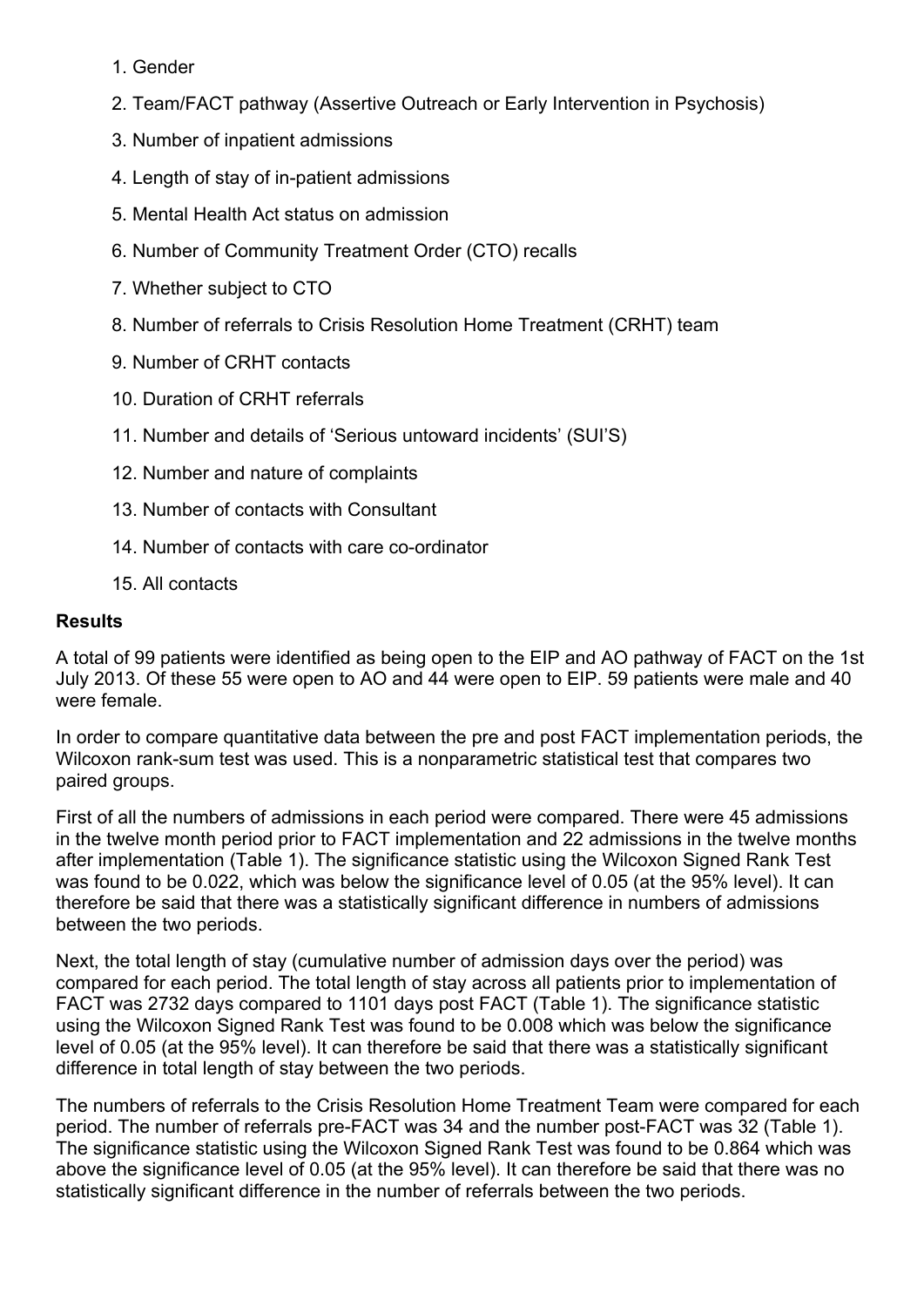The number of CRHT team contacts was compared for each period. The number of contacts pre-FACT was 196 and the number post-FACT was 108 (Table 1). The significance statistic using the Wilcoxon Signed Rank Test was found to be 0.964 which was above the significance level of 0.05 (at the 95% level). It can therefore be said that there was no statistically significant difference in the number of contacts between the two periods.

The duration of referrals to the CRHT team (cumulative number of days under CRHT over the period) was compared for each period. The cumulative number of days under CRHT was 1438 pre-FACT versus 1665 days post-FACT (Table 1). The significance statistic using the Wilcoxon Signed Rank Test was found to be 0.858 which was above the significance level of 0.05 (at the 95% level). It can therefore be said that there was no statistically significant difference in duration days between the two periods.

Tests were carried out using the same parameters as above but looking only at those open to EIP and for each parameter it was found that there was no statistical difference between pre- and post-FACT Team data.

Tests were also carried out using the same parameters as above separating out by gender. For each parameter it was found that there was no statistical difference between pre- and post-FACT Team data within each gender category.

#### **Table 1 Number of admissions, length of stay; CRHT referrals, contacts and duration – pre and post FACT**

|                                 | <b>Pre-FACT</b> | <b>Post-FACT</b> | <b>Wilcoxon Signed-</b><br><b>Rank Test</b><br><b>Statistic</b> |
|---------------------------------|-----------------|------------------|-----------------------------------------------------------------|
| <b>Admissions</b>               | 45              | 22               | $0.022*$                                                        |
| <b>Length of Stay</b><br>(days) | 2732            | 1101             | $0.008*$                                                        |
| <b>CRHT Referrals</b>           | 34              | 32               | 0.864                                                           |
| <b>CRHT Contacts</b>            | 196             | 108              | 0.964                                                           |
| <b>CRHT Duration</b><br>(days)  | 1438            | 1665             | 0.858                                                           |

\*denotes significant difference at 5% level

Additionally, the number of Consultant contacts was compared for each period. The number of consultant contacts pre-FACT was 242 in comparison to 233 post-FACT (Table 2). The significance statistic using the Wilcoxon Signed Rank Test was found to be 0.635 which was above the significance level of 0.05 (at the 95% level). It can therefore be said that there was no statistically significant difference in consultant contacts between the two periods. This held when separating out by gender as there was no significant difference in consultant contacts in males (0.653) or females (0.843) between the two periods. No significant difference was also found when separating out by 'pathway' (EIP 0.793; AO 0.693).

The number of care co-ordinator contacts was compared for each period. The number of contacts pre-FACT was 1429 in comparison to 1450 post-FACT (Table 2). The significance statistic using the Wilcoxon Signed Rank Test was found to be 0.750 which was above the significance level of 0.05 (at the 95% level). It can therefore be said that there was no statistically significant difference in care co-ordinator contacts between the two periods. This held when separating out by gender as there was no significant difference in care co-ordinator contacts in males (0.439) or females (0.774) between the two periods. No significant difference was also found when separating out by 'pathway' (EIP 0.273; AO 0.167).

The total number of contacts was compared for each period. The number of contacts prior to FACT was 4489 compared to 3305 post-FACT (Table 2). The significance statistic using the Wilcoxon Signed Rank Test was found to be lower than the significance level of 0.05 (at the 95%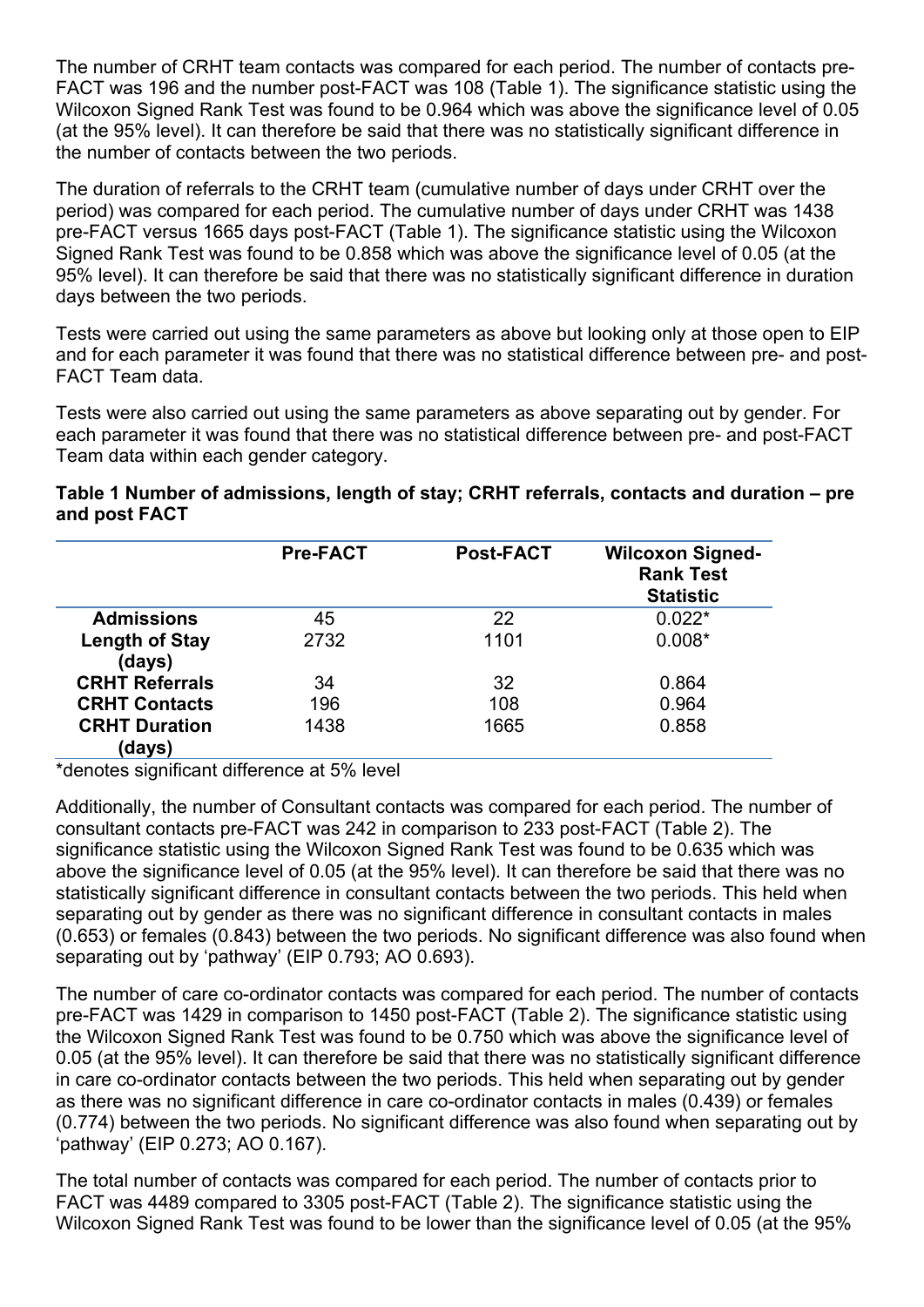level). It can therefore be said that there was a statistically significant difference in the total number of contacts between the two periods.

The total number of contacts was broken down by gender. When looking at males only, the significance statistic using the Wilcoxon Signed Rank Test was also found to be lower than the significance level of 0.05 (at the 95% level) at 0.004. There was therefore a significant difference in the total number of contacts of males between the two periods. When looking at females only, the total number of contacts was also significantly different between the two periods (0.004). This significant difference held when separating out by 'pathway' (EIP 0.001; AO 0.011).

|           | Table 2 Number of Contacts by Consultant, Care-Co-ordinator and All Contacts – pre and |
|-----------|----------------------------------------------------------------------------------------|
| post FACT |                                                                                        |

|                                             | <b>Pre-FACT</b> | <b>Post-FACT</b> | <b>Wilcoxon Signed-</b><br><b>Rank Test</b><br><b>Statistic</b> |
|---------------------------------------------|-----------------|------------------|-----------------------------------------------------------------|
| <b>Consultant</b><br><b>Contacts</b>        | 242             | 233              | 0.635                                                           |
| <b>Care Co-ordinator</b><br><b>Contacts</b> | 1429            | 1450             | 0.750                                                           |
| <b>All Contacts</b>                         | 4489            | 3305             | $< 0.001*$                                                      |

\*denotes significant difference at 5% level

**Table 3:** Mental Health Act status on admission of those admitted in the period before and after FACT implementation, with the corresponding percentage figure of the total for each period in brackets.

|                          | <b>Pre-FACT</b> | <b>Post-FACT</b> |
|--------------------------|-----------------|------------------|
| <b>Informal</b>          | (46.67)<br>21   | (59.09)<br>13    |
| <b>Section 2</b>         | (33.33)<br>15   | (22.73)<br>5     |
| <b>Section 3</b>         | (13.33)<br>6    | (4.55)           |
| <b>Section 4</b>         | (2.22)          | (0)<br>0         |
| <b>CTO recall</b>        | (2.22)          | (4.55)           |
| Insufficient/ill-defined | (2.22)          | (9.09)<br>2      |
| data                     |                 |                  |
| <b>Totals</b>            | 45              | 22               |

The number of informal admissions was compared for each period (Table 3). The significance statistic using the Wilcoxon Signed Rank Test was found to be 0.523 which was above the significance level of 0.05 (at the 95% level). It can therefore be said that there was no statistically significant difference in the number of informal admissions between the two periods.

The number of formal admissions (grouped together due to low numbers) was also compared for each period (Table 3). The significance statistic using the Wilcoxon Signed Rank Test was found to be 0.210 which was above the significance level of 0.05 (at the 95% level). It can therefore be said that there was no statistically significant difference in the number of formal admissions between the two periods.

5 patients were subject to a CTO in the period pre-FACT implementation and there were also 5 patients under CTO post-FACT. There was one CTO recall pre-FACT and also one post-FACT (Table 4).

There were found to be zero 'serious untoward incidents' (SUI's) prior to FACT implementation and 3 post-FACT (Table 4). The 3 SUI's included a 'healthcare associated infection' in one patient and 'physical assault' and 'attempted suicide' both involving an individual patient.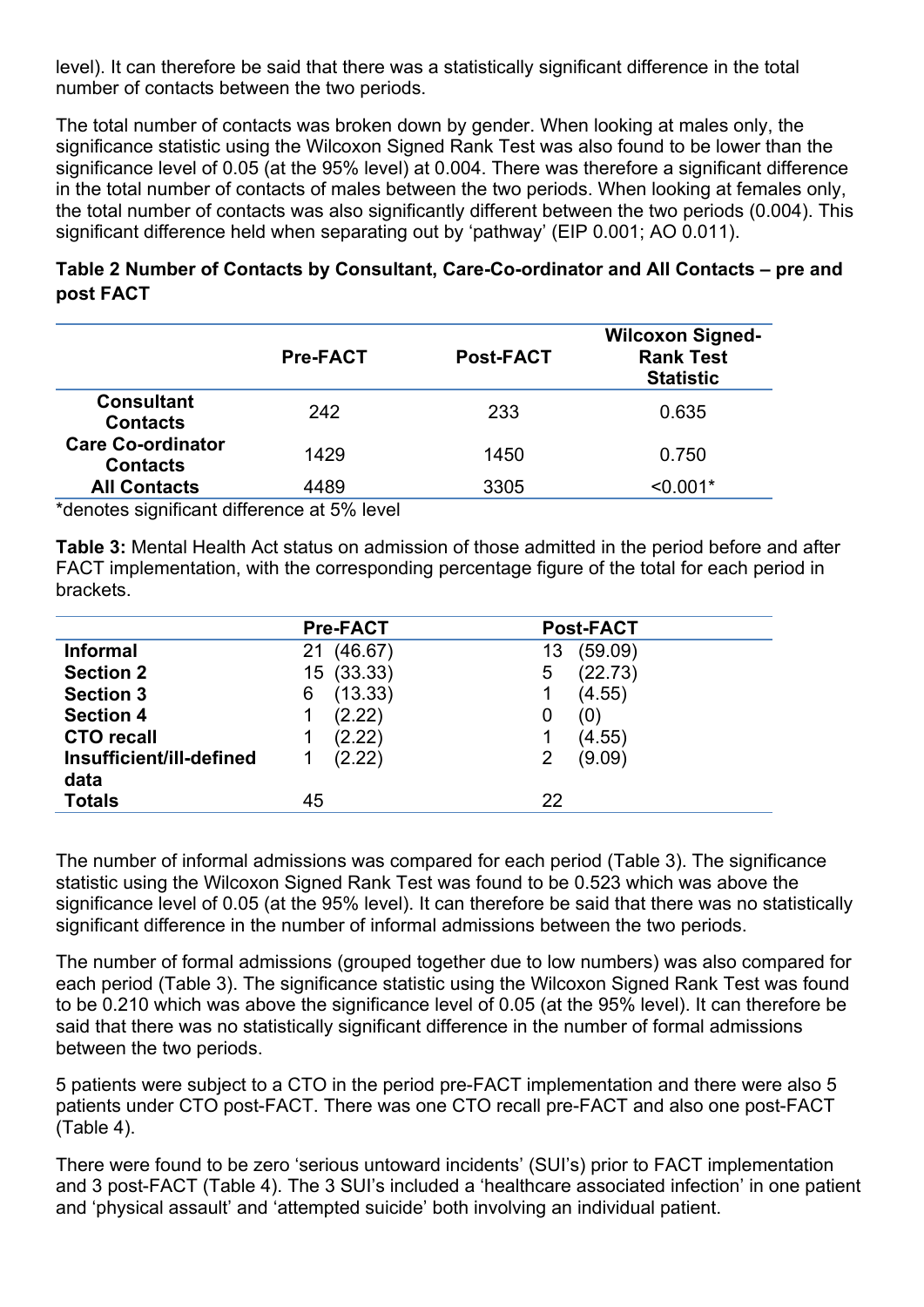There were 2 complaints pre-FACT and 2 post-FACT (Table 4). Pre-FACT this included: 'medication/prescribing, communication',' medication/prescribing, adequacy of treatment, consent to treatment, bed management'. Post-FACT this included: 'bed management/availability', 'medication/prescribing'.

| Table 4: Number of patients subject to CTO and CTO recalls; Number of complaints and |  |
|--------------------------------------------------------------------------------------|--|
| SUI's – pre and post FACT                                                            |  |

|                                | <b>Pre-FACT</b> | <b>Post-FACT</b> |
|--------------------------------|-----------------|------------------|
| <b>Patients subject to CTO</b> |                 |                  |
| <b>CTO recalls</b>             |                 |                  |
| <b>Complaints</b>              |                 |                  |
| <b>Serious Untoward</b>        |                 |                  |
| <b>Incidents</b>               |                 |                  |

#### **Discussion**

The results showed a significant reduction in the number of admissions and length of stay in the post-FACT period compared to the pre-FACT period. It could be proposed therefore that the implementation of the new model has had a positive impact in terms of preventing admissions and also by reducing the total number of days spent in hospital. It is difficult, however, to definitively state the mechanism behind this trend, which is beyond the scope of the study. One also needs to bear in mind that there may be other factors which may account for the trend including significant bed closures across the locality over this time period.

The numbers of referrals to the CRHT Team, CRHT Team contacts and total number of days spent under this team was not significantly different between the two periods. It would appear therefore that the new team model had no effect on this parameter, with broadly similar outcomes.

The results showed a significant reduction in the number of 'all contacts' in the post-FACT period compared to the pre-FACT period. This significant difference did not hold when looking at the numbers of consultant contacts and care co-ordinator contacts only. It is possible that the new FACT model has had a direct impact on the total numbers of contacts although one cannot definitively state why this is so. One possibility is that the amalgamation of specific teams into an overall FACT team has led to healthcare workers having less availability to make contact with certain patients as they must work across different 'pathways' as opposed to just one specific team.

The numbers of patients subject to a CTO were the same in both periods. Likewise the number of CTO recalls was the same between the two periods indicating that the new model had no effect on this parameter. One should apply caution in interpreting these results however due to the low numbers involved.

The numbers of complaints was the same in both periods although whilst there were 3 SUI's post-FACT there were none prior to its implementation. Due to the low numbers involved it is difficult to state whether this is statistically significant and therefore it is difficult to definitively state whether this is an effect of the new team model.

Looking at the Mental Health Act status on admission before and after FACT implementation shows an increased proportion of patients admitted on an informal basis. Of those admitted post-FACT implementation, there were proportionally fewer detained under Section 2 MHA (33.33% vs 22.73%) and Section 3 MHA (13.33% vs 4.55%). These differences, however, were not found to be statistically significant when looking at informal admissions and formal admissions grouped together. Patients detained under the Mental Health Act tend to be more unwell compared to those admitted informally, being unable to consent to admission. It could be said therefore that not only have the numbers of admissions reduced post-FACT but those requiring detention under the Mental Health Act have reduced proportionally indicating less severe or reduced psychiatric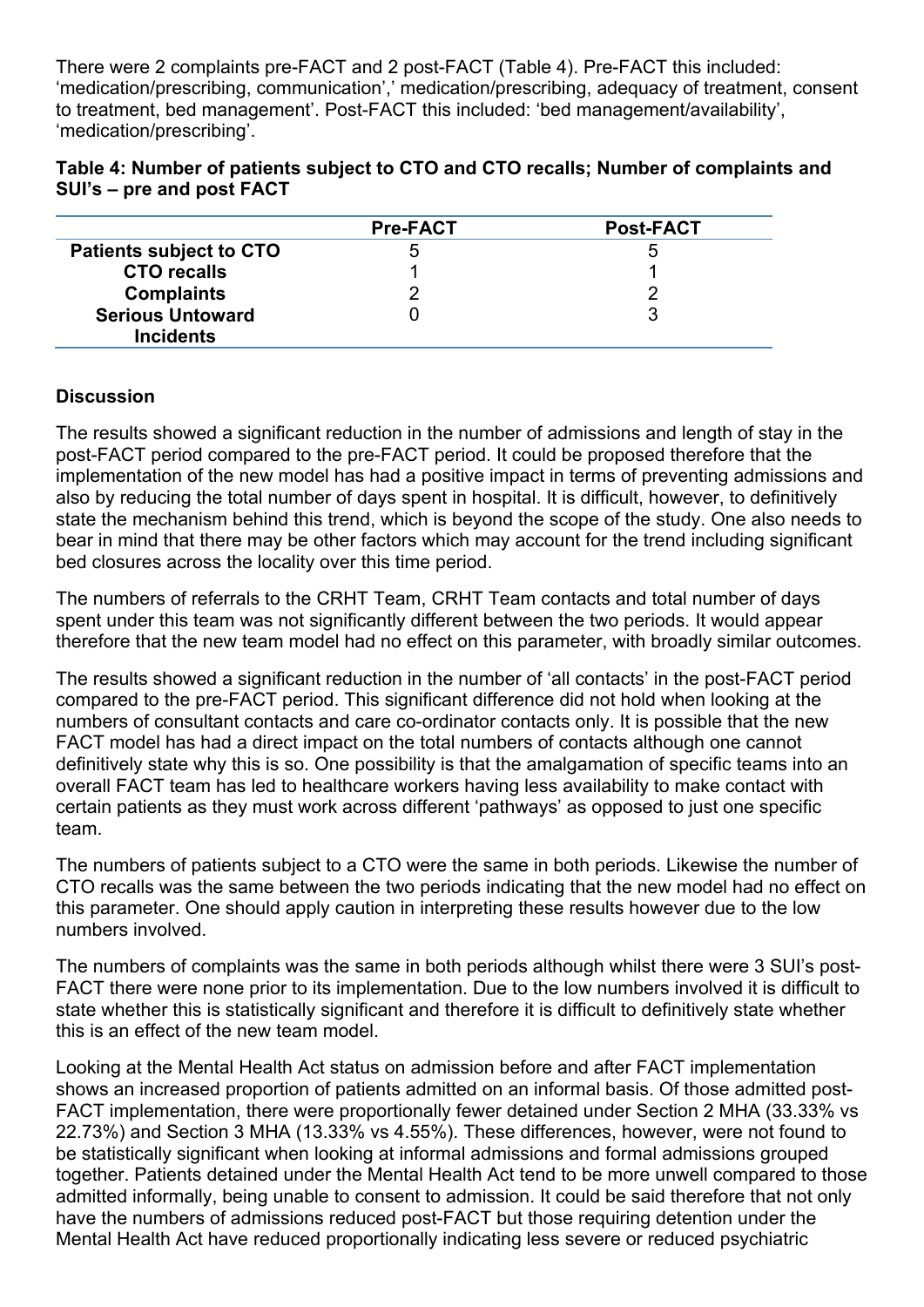morbidity since implementation of the new model. As mentioned previously however these differences were not found to be statistically significant.

Overall, in spite of significant changes to service configuration, it appears that the effectiveness of the service has been maintained and even improved when looking at the various indicators of performance measured. Certain areas indicate an improvement including a significant reduction in admissions, length of stay and the proportion of those admitted under the Mental Health Act (albeit not at a statistically significant level). Other areas have indicated that the new model has had no effect including referrals, contacts and duration days under CRHT, numbers subject to CTO and CTO recalls. The only negative trend found was a significant reduction in the numbers of overall contacts although it is unclear as to what impact, if any, this has had on patient well-being. There were also more SUI's post-FACT although due to the very low numbers, the significance of this cannot be statistically confirmed.

## **Conclusion**

One could conclude, particularly given the reported reduction in running costs, that the FACT model has been successful in terms of the performance indicators measured within this study. Indeed no areas revealed a deterioration of service with certain areas showing improvement when measured against the performance indicators.

## **Limitations**

In terms of limitations, the study did not take into account a reported transition period between the old and new models. Indeed it is reported that the new model was not fully implemented on the official start date of the 1st July 2013 but instead gradually phased in over the first few months. Furthermore the periods under study were generally short and it would be useful to expand the time frame to look at a broader period. The study looked at various performance indicators (e.g. admission numbers) although it is unclear how much of an effect confounding factors had on these (e.g. bed closures). Certain areas measured revealed low numbers which meant that the statistical significance of any changes was impossible to ascertain. Furthermore, the study relied on accuracy of data of the computerised notes system, which is dependent on the reliability and quality of data input. The study exclusively examined quantitative data which were deemed to give an indication of team performance. Any future study on this topic may wish to look at more qualitative data, including service user and healthcare worker feedback of their experiences of the new team.

# **Dr Ian Butters (Specialist Registrar in General Adult Psychiatry)**

Sycamore Unit, Beacon Lane, Grantham, Lincolnshire, NG31 9DF

## **Dr Sudheer Lankappa (Consultant in General Adult Psychiatry)**

Psychiatry out-patients, Floor B, South Block, Queens Medical Centre, Nottingham NG7 2UH

## **References**

- 1) Van Veldhuizen J. R. (2007). Fact: A Dutch version of ACT. Community Mental Health Journal, vol 43, No. 4, August 2007
- 2) Bond G. R. et al (2005). Toekomstige ontwikkelingen van ACT. In C. L. Mulder & H. Kroon (EDs.), Assertive community treatment (pp. 205-241). Uitgeverij Cure and Care Publishers, Nijmegen.
- 3) Bak M. et al (2007). An observational, 'real life' trial of the introduction of Assertive community Treatment in a geographically defined area using clinical rather than service use outcome criteria. Social Psychiatry Psychiatric Epidemiology, 42, 125-130.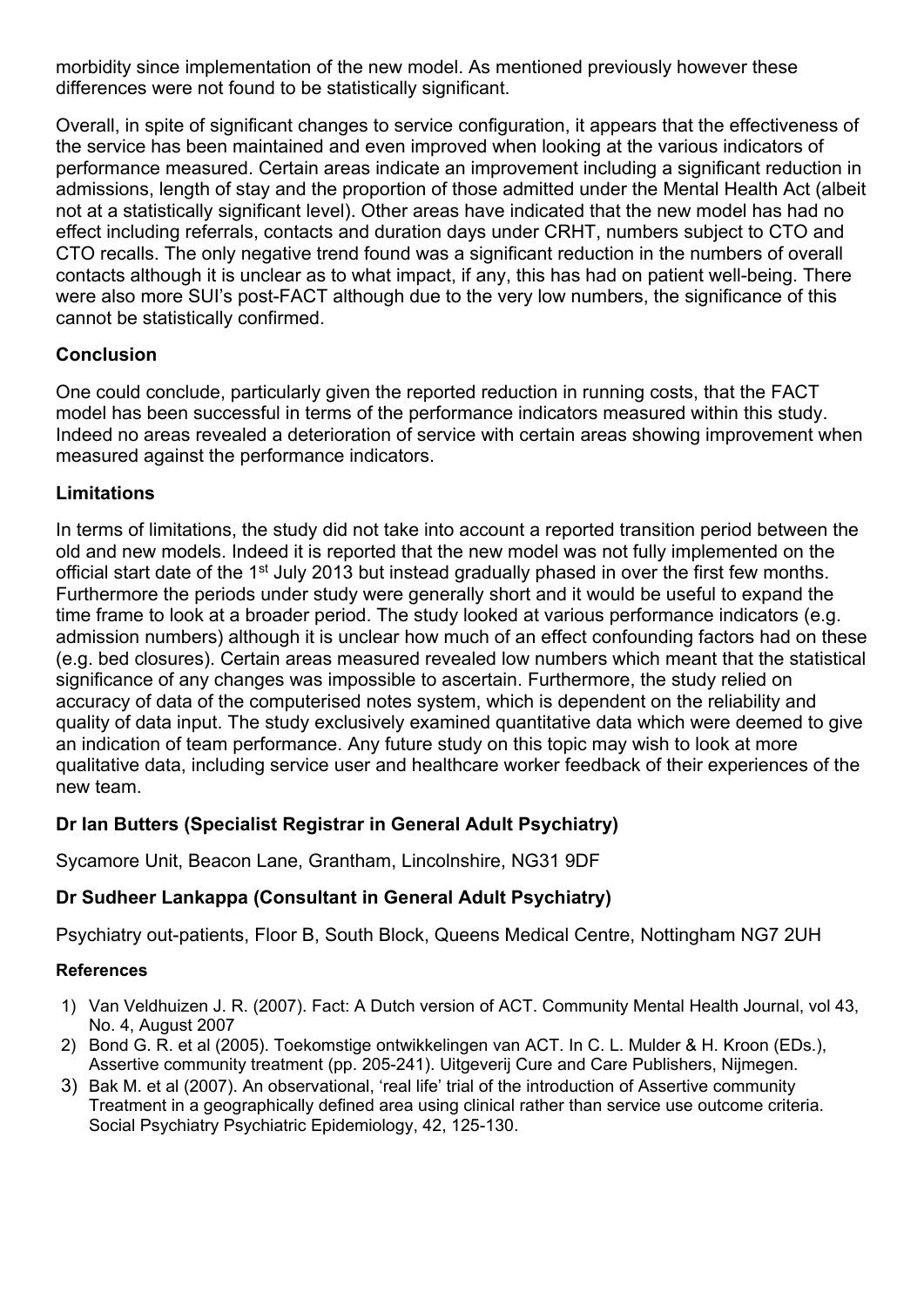## **Together We Will Overcome Addiction – My week at the Betty Ford Centre**

I had an interest in the Disease of Addiction since a placement on the Liver Ward at the Royal Derby Hospital during my first clinical placement at medical school. I found working with the certain alcoholic demographic – often low socio-economic status, disenfranchised and at the edge of society, extremely rewarding. Typically they were complex patients with a variety of co-morbidities, often accompanied with mental health issues and harrowing backgrounds. As I researched more about alcoholism I learnt that it actually reached all corners of society, not purely a disease of the poor and 'down and out' but could equally affect high-functioning members of society. A further placement on a drug and alcohol rehabilitation centre in Nottingham furthered my interest.

I knew that for my elective I wanted to learn more about addiction and the people that it could effect. The name "Betty Ford' to me was synonymous with recovery from chemical dependency and was the world renowned centre for treating the disease of addiction. A simple Google search alerted me to the Summer Institute for Medical Students (SIMS) programme, a fully funded scholarship to attend a week long immersive programme at the Betty Ford Centre (BFC) in Rancho Mirage in California.



**Figure 1:** Betty Ford Centre, Rancho Mirage.

The application process was relatively straight forward. It required two letters of recommendation supporting your application as well as a short essay on your personal or professional experience with addiction. I was thrilled to be awarded a place and in mid-June I flew from Manchester to Los Angeles, eventually arriving in Palm Springs 15 hours later to a balmy 49 degree heat. The SIMS programme is fully funded by donors to the Hazelden Betty Ford Foundation and on our first day I met with the other 14 medical students, 13 from other Universities throughout the US and 1 from Canada, all at various stages of their medical school career.

The BFC adopts a 12-step philosophy of Alcoholics Anonymous and assumes an abstinence approach. This is quite a traditional treatment model but the BFC believe wholeheartedly the 12-step model works. The abstinence approach particularly applies to drug recovery - currently no medication, such as methadone or buprenorphine, is used to control cravings. Instead the BFC believe that abstinence from all drugs results in a more successful recovery in the long term.

**Figure 2:** The Medical Students were from all over the US and Canada.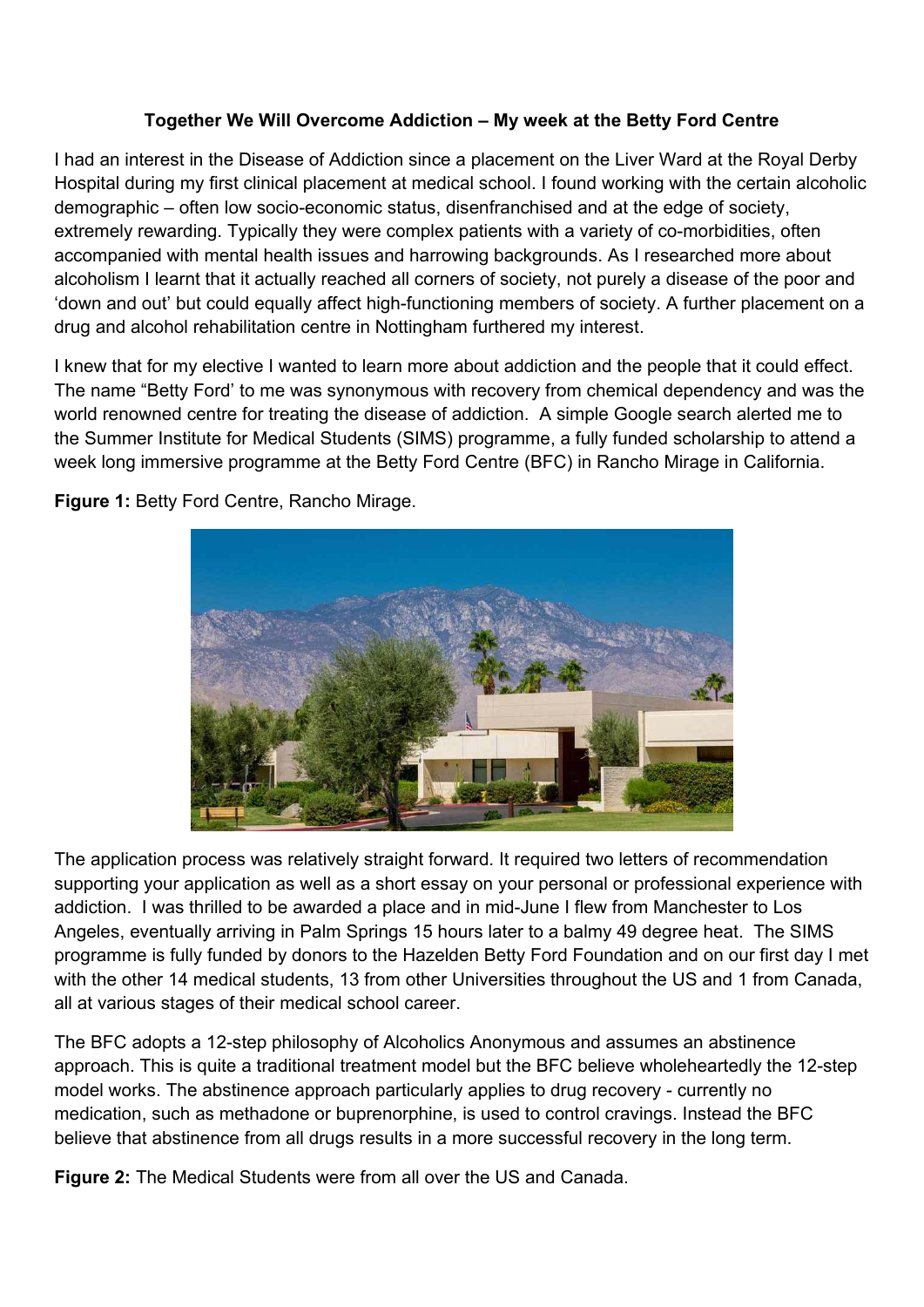

Following detoxification, patients undergo treatment and relapse prevention involving a fully holistic approach covering a range of behavioural treatments. These include CBT, meditation, anger management and AA or Narcotics Anonymous meetings as appropriate, all individualized for each patient. We were given the opportunity to sit in with small group therapy sessions during our week on the programme. This gave us the chance to interact on a more personal level with the patients and begin to understand their backgrounds as well as their continual struggle with cravings. We also attended daily lectures on a variety of subjects including courage, how medical professionals are taught to understand addiction and family therapy. We learnt about the idea of the 'Disease of Addiction' and how it is in fact a disease of the midbrain resulting in a defective decision making process – essentially making addiction 'a disease of choice'. Addicts may be able to modify their behavior but cannot change their physiological response to the drug (i.e. the craving). At times their cravings may become overwhelming, hence why the addicted individual may relapse. Through therapy it is believed that the brain can be re-wired to help diminish these cravings.

What struck me most about the BFC was the obvious demographic of the patients that attended the facility. These people did not look like the addicts I was used to seeing in Nottingham or Derby. They appeared too healthy – they did not appear malnourished, had no visible signs of liver disease and had a full set of sparkling white teeth despite often heavy addictions to large quantities of crystal meth and heroin. They were predominantly white and appeared relatively affluent. However we were informed that the patient population has changed vastly over the past few years. Once a celebrity haunt where Steven Tyler, Lindsey Lohan and Sir Anthony Hopkins could be seen walking the halls, previous residents had to self-fund the \$2400 a day treatment plan. Now, 85% of residents are funded by insurance. This results in a more representative population but as Insurance is provided by those in employment, it results in the poorest addicts not being reached. Due to government regulations the BFC are unable to take any Medicare patients who must attend the drastically underfunded public programs instead. In addition the BFC was unable to take addicts with primary co-existing mental health issues or those that did not want to undergo treatment. This resulted in a patient group who were motivated, educated and willing to change. It would be interesting to see if their programme, heavily structured around group therapy and lectures, would work for those lesseducated, lower classed individuals.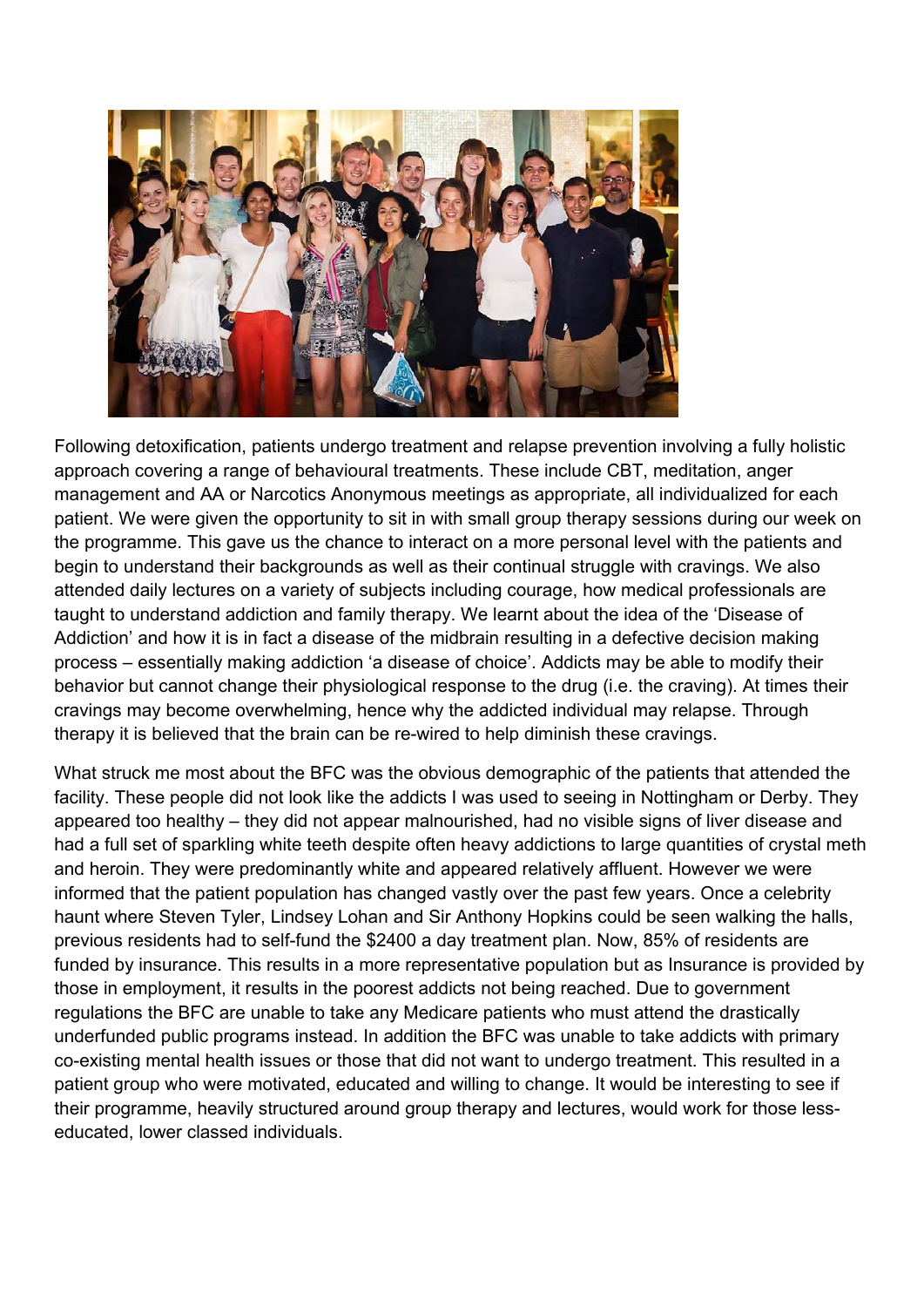Being able to hear first-hand people's stories that were at various stages of their recovery – from day one to people who had been clean for decades, was a great privilege. The week was very emotive and I do not think I was fully prepared for how life changing it could be for both the patients and myself. The stories of the people I will never forget, from the banker who narrowly missed out on 9/11 and resulted in spending the remaining noughties in a cocaine fuelled haze, the college professor who used to drink Listerine if he couldn't get served alcohol, the meth addicted teacher with HIV, the 60 year old alcoholic housewife, the broadcast journalist self confessed party girl, the airline pilot who believed if he still could get up for work he did not have a problem and the pharmacist getting high off her own supply, every story was so different.

The SIMS programme is a fantastic opportunity to see inside the leading Chemical dependency treatment and recovery centre in the world. It really helped me understand more about addiction, how to discuss addiction with my patients and how to support and treat addiction in the future. 1 in 10 people are said to suffer from some form of addiction and yet our understanding of the disease and how to manage it is limited at best. Addiction carries with it a great social stigma that you wouldn't get from diseases such as diabetes or cancer. I feel that now I have attended the SIMS programme I will be better able to deal with addicted patients throughout my medical career. For a truly immersive, life changing experience in the field of addiction I cannot recommend the SIMS programme enough.

## **Rebecca Bennett - University of Nottingham Medical School**

More info about the SIMS programme and how to apply can be found here: http://www.hazeldenbettyford.org/education/medical-professional-education/summer-institutemedical-students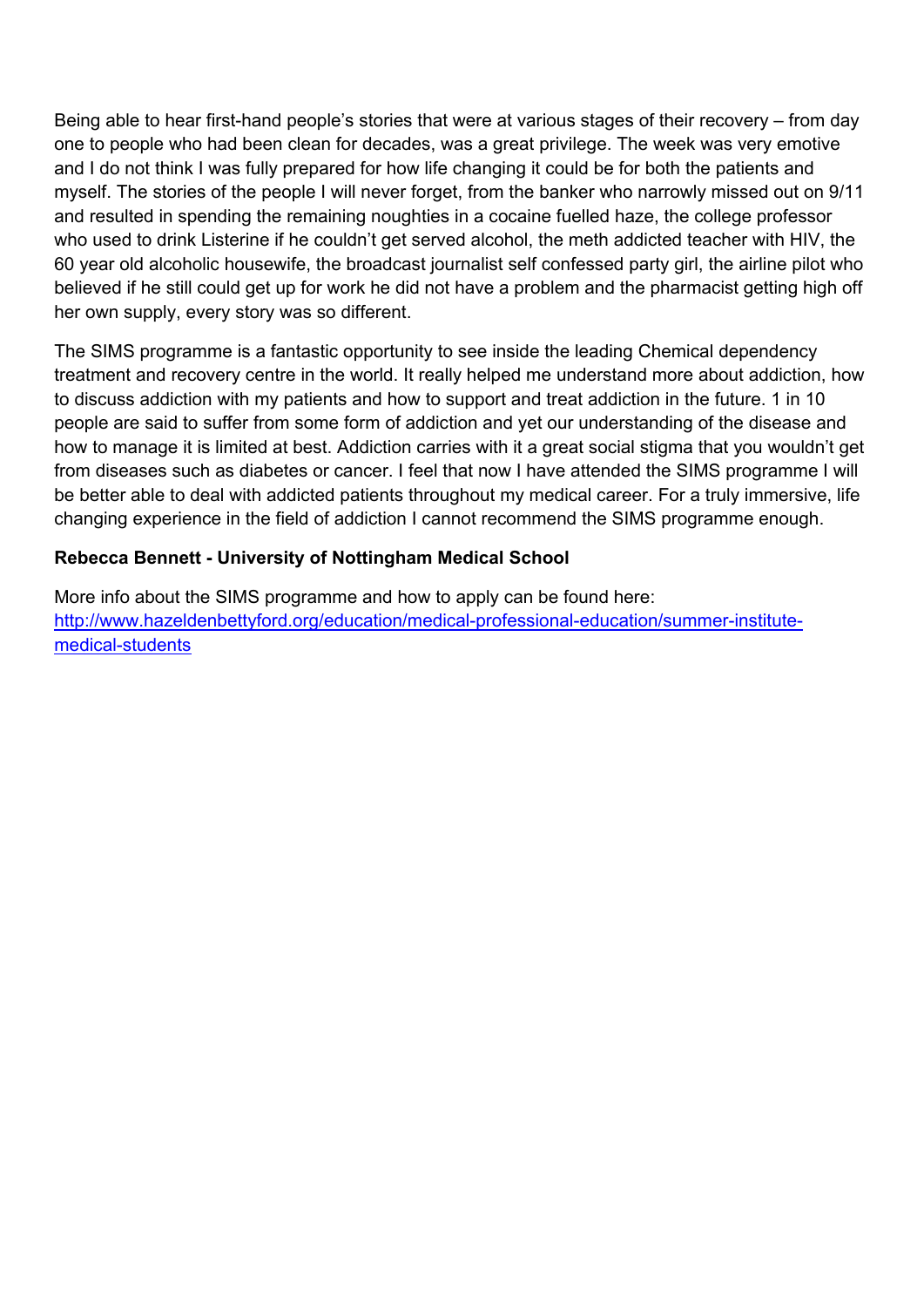## **Folic acid deficiency in patients on a Community Psychiatric Rehabilitation Unit**

#### **Introduction**

Folic acid and vitamin B12 are vitamins which are obtained from the diet and are necessary for good health<sup>1</sup>. People suffering from severe mental illness are at risk of chronically poor diet, and therefore may be more likely than the general population to suffer vitamin deficiencies. Such deficiencies are associated with a wide variety of symptoms, including neuropsychiatric ones; Vitamin B12 deficiency is associated with paraesthesia, visual disturbance, depression, psychosis and dementia, whereas folic acid deficiency is associated with anaemia, lethargy, weakness and depression<sup>2</sup>. Folic acid and vitamin B12 deficiency are also associated with schizophrenia – an effect that seems to be independent of antipsychotic treatment<sup>3</sup>. The symptoms mimic or exacerbate the disabling "negative" symptoms of schizophrenia<sup>4</sup>. Several authors have reported that negative symptoms improved in patients treated with folic acid and vitamin B12 supplements<sup>2, 5, 6</sup>.

In this study we aimed to quantify the prevalence of serum folic acid and vitamin B12 deficiency in patients in a Community Psychiatric Rehabilitation Unit.

## **Method**

Twelve out of fourteen inpatients in a Community Psychiatric Rehabilitation unit agreed to take part. Informed consent was sought for blood testing. All results were anonymised. Two patients declined to participate.

Blood samples for estimation of folic acid and vitamin B12 levels were taken from the twelve inpatients. Samples were taken between 12/10/2016 and 16/01/2017 as part of routine monitoring (for physical health conditions, to monitor medication side effects, or statutory full blood count monitoring associated with clozapine). Folic acid and vitamin B12 levels were identified using immunoassay. Serum vitamin B12 levels below 197 ng/ml or serum folic acid level below 3.9ng/ml were taken to represent vitamin deficiency.

Psychiatric diagnosis was established by a consultant psychiatrist (Dr Matthew Allin) using criteria from the International Classification of Diseases, version 10 (ICD-10) based on case note review and face-to-face interview. Positive and Negative Symptom Scores (PANSS) were rated on each participant.

## **Results**

#### *Demographic characteristics and diagnoses*

Twelve out of a total of fourteen patients completed the study. Seven were male and five were female. Their ages ranged between 32 and 65 years (Mean 41, Range 33). Seven of the patients were Caucasian, three of Black Afro Caribbean descent, one of Asian Bangladeshi ethnicity and one patient of Persian ethnicity. Six patients had an ICD 10 diagnosis of paranoid schizophrenia and six had a diagnosis of schizoaffective disorder. Three of the twelve patients had a comorbid Depressive Disorder, one had a comorbid Panic Disorder, one had comorbid Obsessive Compulsive Disorder and one had comorbid alcohol dependency. All patients were taking medication, with a majority (8 out 12) being on clozapine (Table 1).

## *Folic acid levels*

Serum folic levels ranged from zero to 14.8ng/ml, with a mean of 5.8ng/ml. Five out of twelve patients (42%) had low levels of folic acid. In three cases (25%) the level was so low as to be undetectable by the assay. One of these patients had comorbid alcohol dependency.

*Vitamin B12 levels*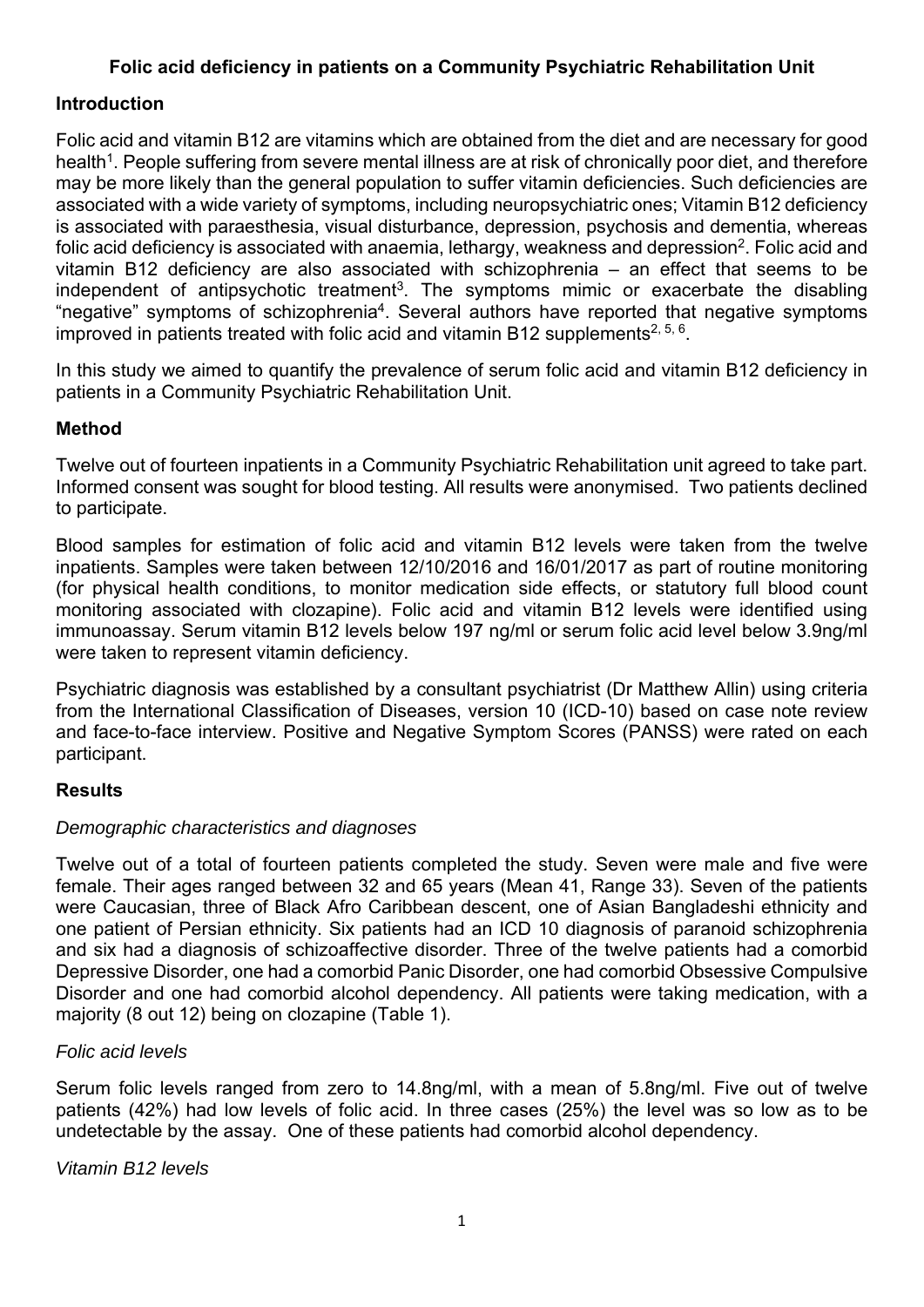No patients had vitamin B12 deficiency. Eleven out of the twelve patients had normal levels, and one person had raised vitamin B12. This patient had been taking vitamin B12 supplements as part of treatment for co-morbid alcohol dependency.

**Table 1:** Demographic characteristics, diagnoses, PANSS scores, medication and serum vitamin levels of participants

| $\overline{ID}$         | <b>Sex</b>     | <b>Mental Health Diagnosis</b>                                                 | <b>PANSS</b>    | <b>PANSS</b><br>positive negative | <b>PANSS</b><br>general | Psychotropic<br>medication        | Serum folic Serum B12<br>acid<br>(ng/ml)]<br>(Normal<br>range: 3.9 -<br>20) | (ng/ml)<br>(Normal<br>range: 197-<br>$ 771\rangle$ |
|-------------------------|----------------|--------------------------------------------------------------------------------|-----------------|-----------------------------------|-------------------------|-----------------------------------|-----------------------------------------------------------------------------|----------------------------------------------------|
| 1                       | M              | Paranoid Schizophrenia<br>Mild OCD                                             | 19              | 31                                | $\overline{42}$         | Clozapine                         | $\overline{0}$                                                              | 454                                                |
| $\mathbf 2$             | $\overline{F}$ | Schizoaffective<br>Disorder <sup>36</sup><br>Panic Disorder                    |                 | اد                                | 67                      | Zuclopenthixol<br>Decanoate depot | $\overline{0}$                                                              | 501                                                |
| $\overline{\mathbf{3}}$ | $\overline{M}$ | Schizophrenia <sub>28</sub><br>Paranoid<br>Alcohol<br>Dependency<br>Depression |                 | 32                                | 51                      | Olanzapine                        | $\overline{0}$                                                              | 783                                                |
| 4                       | F              | Paranoid Schizophrenia                                                         | 11              | 17                                | $\overline{22}$         | Clozapine                         | 2.6                                                                         | 367                                                |
| 5                       | F              | Paranoid Schizophrenia<br>Depression                                           | $\overline{24}$ | 33                                | $\overline{37}$         | Clozapine<br>Amisulpiride         | $\overline{2.4}$                                                            | 375                                                |
| 6                       | M              | Schizoaffective Disorder                                                       | 21              | 23                                | 33                      | Clozapine<br>Sodium valproate     | 6.5                                                                         | 619                                                |
| $\overline{7}$          | M              | Schizoaffective Disorder                                                       | 26              | 56                                | 38                      | Clozapine<br>Sodium Valproate     | 4.9                                                                         | 543                                                |
| $\overline{\mathbf{8}}$ | F              | <b>Schizoaffective Disorder</b>                                                | $\overline{26}$ | 23                                | 29                      | Clozapine<br>Sodium Valproate     | 6.9                                                                         | 509                                                |
| $\overline{9}$          | F              | Paranoid Schizophrenia                                                         | 23              | 42                                | $\overline{31}$         | Clozapine<br>Amisulpiride         | 13.5                                                                        | 270                                                |
| 10                      | M              | Paranoid Schizophrenia                                                         | 13              | 15                                | $\overline{32}$         | Haloperidol<br>Sodium valproate   | 4.1                                                                         | 764                                                |
| $\overline{11}$         | M              | Schizoaffective Disorder<br>Depression                                         | 10              | 32                                | $\overline{32}$         | Clozapine<br>Sodium Valproate     | 14.8                                                                        | 294                                                |
| 12                      | $\overline{M}$ | Schizoaffective Disorder                                                       | 29              | 33                                | $\overline{39}$         | Aripiprazole depot                | 14.1                                                                        | 677                                                |

# **Discussion**

We found folic acid deficiency to be common among patients at this Community Rehabilitation Unit. Vitamin B12 levels, however, were normal for all our participants (save for one person who was on vitamin B12 supplementation). This was of potential clinical relevance, as this might have been contributing to negative symptoms of psychosis and thus been an unsuspected barrier to moving on to independent living. Several authors have reported the benefits of folic acid supplementation in patients with chronic schizophrenia. For example, Hill et al<sup>6</sup> reported significant reduction in PANSS (Positive and Negative Symptom Scale) scores following supplementation of folic acid and B12 in patients with schizophrenia.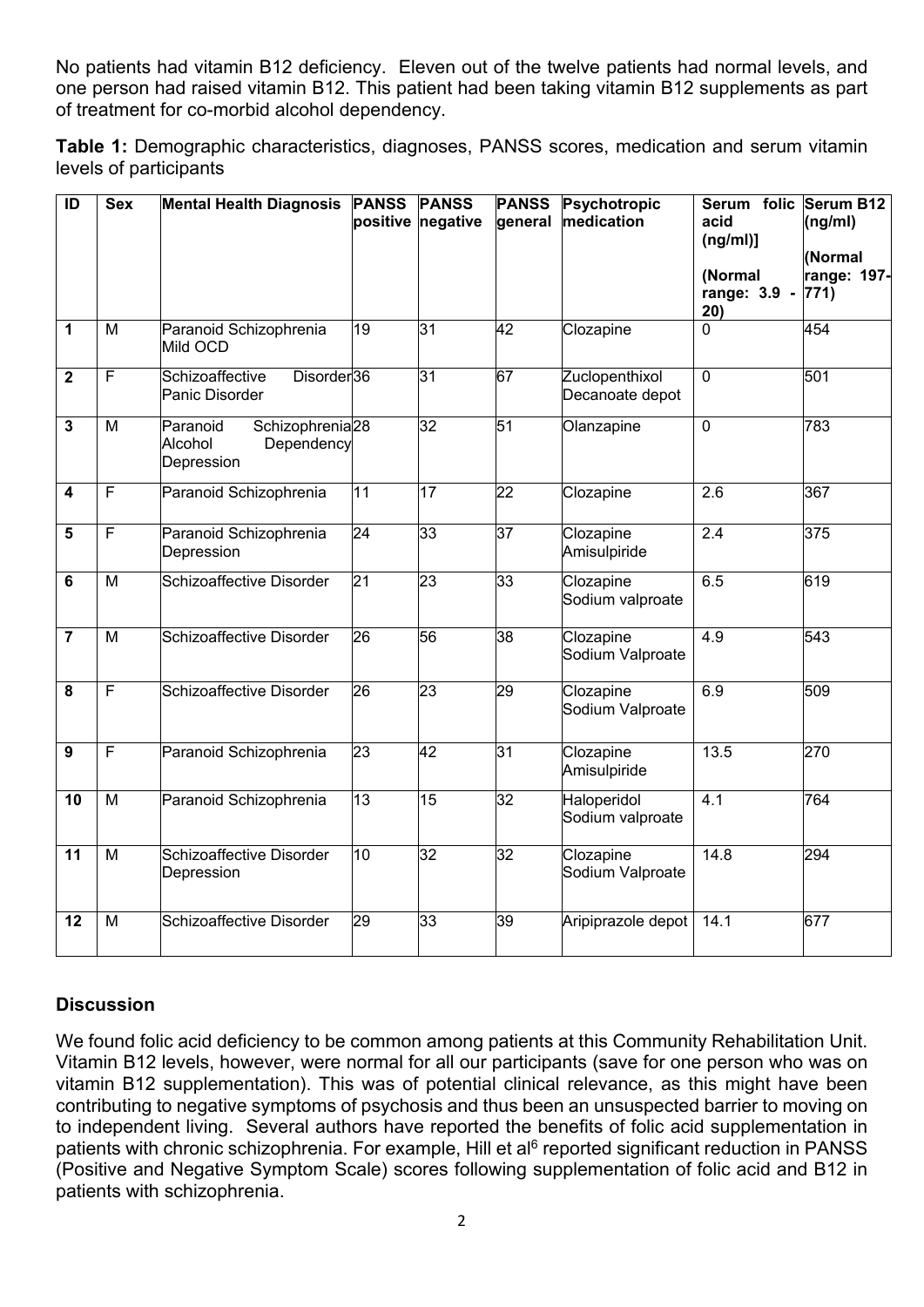Vitamin B12 is available in the diet in meat, liver, fish, eggs and shellfish. Folic acid is available in green leafy vegetables, fruits, nuts and meat and eggs. None of the patients were vegans (a group at high risk of B-vitamin deficiency – especially B12). However, it is possible that dietary intake of green leafy vegetables was lower than the optimal. Folic acid supplementation has subsequently been provided to those who had low levels.

Folic acid levels may be affected by other environmental exposures – for example, tobacco smoke. All 12 of the participants of this study were cigarette smokers. Several authors have reported lower folic acid concentrations in smokers compared to non-smokers<sup>7, 8</sup>.

Another possible explanation of the low folic acid levels is the effect of antipsychotic medication, which is known to affect the absorption of dietary nutrients. Eren et al<sup>9</sup> found that serum folic acid levels were negatively correlated with antipsychotic dose (lower folic acid at higher antipsychotic doses). However, the participants in their study were all taking first-generation antipsychotics, whereas the majority of the patients in our study were taking clozapine or second-generation antipsychotics.

Folic acid is required for key cellular processes, including gene transcription, homocysteine metabolism and synthesis of neurotransmitters<sup>10</sup>. The bio-availability of folic acid is subject to considerable inter-individual variability, linked to the activity of the enzyme methylenetetrahydrofolate reductase (MTHFR). This enzyme activates folic acid by catalysing the reduction of the precursor molecule. A single nucleotide polymorphism in the MTHFR gene (leading to a low-activity form of the enzyme) is over-represented in patients with schizophrenia, and is associated with negative symptoms<sup>5</sup>.

#### **Limitations**

This was a small sample (12 participants). No definite conclusions can be drawn without further replication by highly powered studies. Our study is rather like a pilot to create the basis for funding a more elaborate and significantly powered study. Nevertheless, it does represent a "real-world" study, of a relevant clinical population.

We were unable to account in detail for participants' dietary habits. All had access to a budget, and nursing support, to enable them to buy and prepare food. No patients were detained under the Mental Health Act (1983, revised 2007), and all were able to leave the unit at any time.

## **Recommendations:**

- 1. Serum folic acid deficiency was found to be highly prevalent in our sample group, consistent with other studies. Serum vitamin B12 and serum folic acid determination should be part of the routine screening in Community Psychiatric Rehabilitation units.
- 2. It might be worth considering prophylactic folic acid supplementation in patients with chronic Schizophrenia, especially if they also smoke cigarettes.
- 3. A more elaborate and significantly powered study studying folate deficiency and the benefits of folate supplementation in patients with Chronic Schizophrenia should be considered.

## **Acknowledgements**

We thank the Whittington Health Library, at Whittington NHS Trust for their support with Literature searching. We are also grateful for the administrative support received from the Audit and Medical Records departments at Camden & Islington NHS Trust.

#### **Financial Support Statement**

There has been no financial support for this work.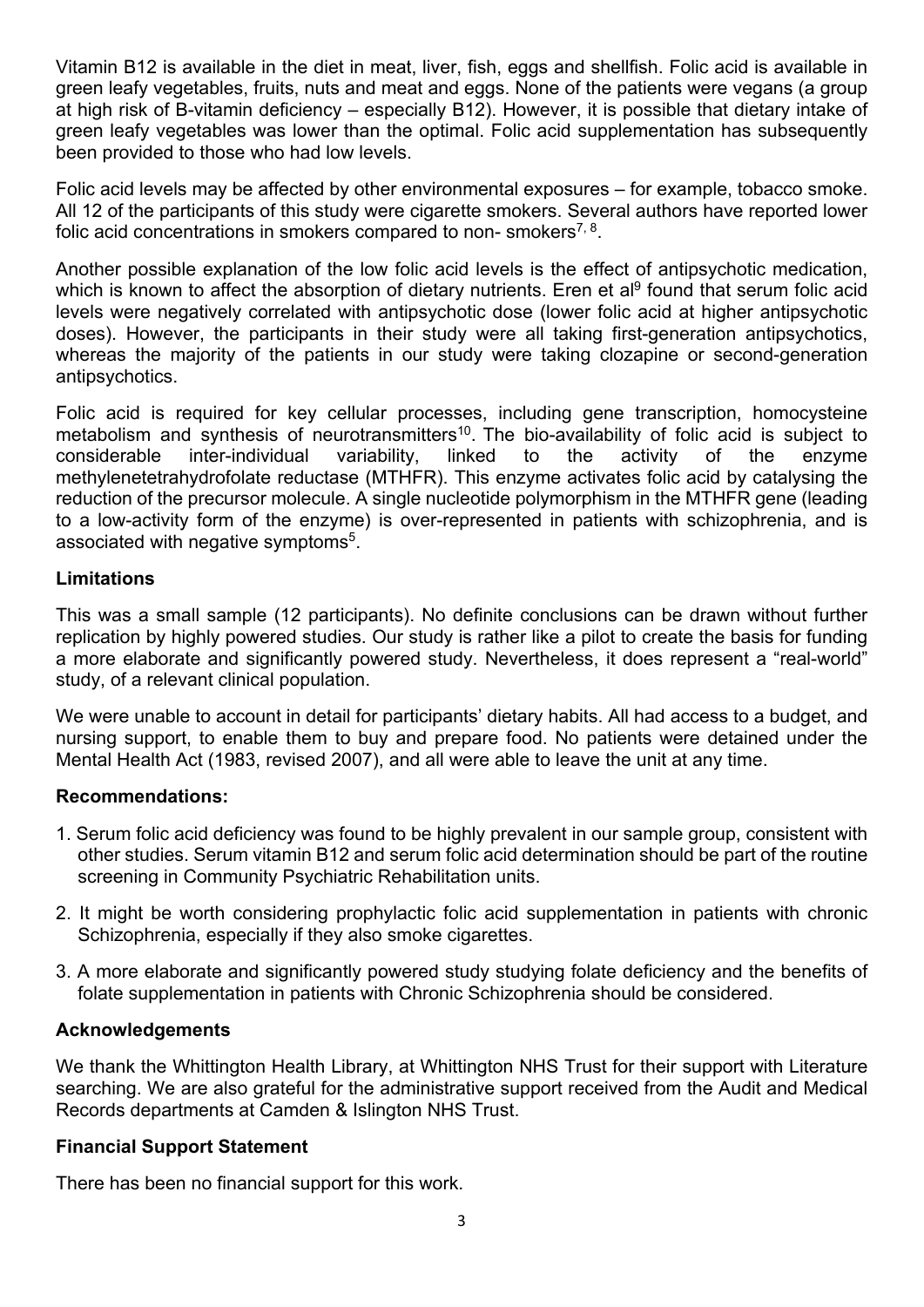## **Authors**

**Dr Ahmed Saeed Yahya (Core Psychiatry Year 3 trainee) 1, 2, Dr Jude Chukwuma (Consultant Psychiatrist) 2, Dr Rajiv Karia (GP registrar) 3 and Dr Matthew Allin (Consultant Psychiatrist) 1.** 

<sup>1</sup> Camden & Islington NHS Trust, London, United Kingdom;

2 Barnet, Enfield & Haringey NHS Trust, London, United Kingdom;

3 Willowbrook Medical Centre, Leicester, United Kingdom;

Corresponding author: Dr Ahmed Saeed Yahya, yahyaas@live.co.uk.

## **References**

- **1.** Wang D, Zhai J, Liu D. Serum Folate levels in schizophrenia: A meta-analysis. *Psychiatry Research* 2016; 235: 83-89. https://www.ncbi.nlm.nih.gov/pubmed/26652840
- **2.** Gilbody S, Lewis S, Lightfoot T. Methylenetetrahydrofolate reductase (MTHFR) genetic polymorphisms and psychiatric disorders: a Huge review. *Am. J. Epidemiol* 2007; 165 (1): 13.

https://www.ncbi.nlm.nih.gov/pubmed/17074966

- **3.** Brown H, Roffman J. Vitamin supplementation in the Treatment of Schizophrenia. *CNS drugs 2014*; 28 (7): 611-622. https://www.ncbi.nlm.nih.gov/pubmed/24846474
- **4.** Roffman J, Lamberti J, Achtyes E, et al. Randomized Multicenter Investigation of Folate plus Vitamin B12 Supplementation in Schizophrenia. *JAMA Psychiatry* 2013; 70 (5): 481- 489. https://www.ncbi.nlm.nih.gov/pubmed/23467813
- **5.** Roffman J, Brohawn D, Nitenson A, et al. Genetic variation Throughout the Folate Metabolic Pathway Influences Negative Symptom Severity in Schizophrenia. *Schizophrenia Bulletin* 2011; 39 (2): 330-338.

https://www.ncbi.nlm.nih.gov/pubmed/22021659

- **6.** Hill M, Shannahan K, Jasinski S, et al. Folate supplementation in schizophrenia: A possible role for MTHFR genotype. *Schizophrenia Research* 2011; 127 (1-3): 41-45. https://www.ncbi.nlm.nih.gov/pubmed/21334854
- **7.** Piyathilake CJ, Macaluso M, Hine RJ, et al. Local and systemic effects of cigarette smoking on folate and vitamin B-12. *Am J Clin Nutr* 1994; 60 (4): 559-66. https://www.ncbi.nlm.nih.gov/pubmed/8092091
- **8.** Erdemir EO, Bergstrom J. Relationship between smoking and folic acid, vitamin B12 and some haematological variables in patients with chronic periodontal disease. *J Clin Periodontol* 2006; 33 (12): 878-84. https://www.ncbi.nlm.nih.gov/pubmed/17092240
- **9.** Eren E, Yegin A, Yilmaz N, et al. Serum Total Homocysteine, Folate and Vitamin B12 Levels and their Correlation with Antipsychotic Drug doses in Adult Male Patients with Chronic Schizophrenia. *Clinical Laboratory* 2010; 56 (11-12): 513-518. https://www.ncbi.nlm.nih.gov/pubmed/21141434
- **10.** Ellingrod V, Taylor S, Dalack G, et al. Risk factors associated with Metabolic Syndrome in Bipolar and Schizophrenia Subjects Treated with Antipsychotics The role of Folate Pharmacogenetics. *Journal of Clinical Psychopharmacology* 2012; 32 (2): 261-265. https://www.ncbi.nlm.nih.gov/pubmed/22370993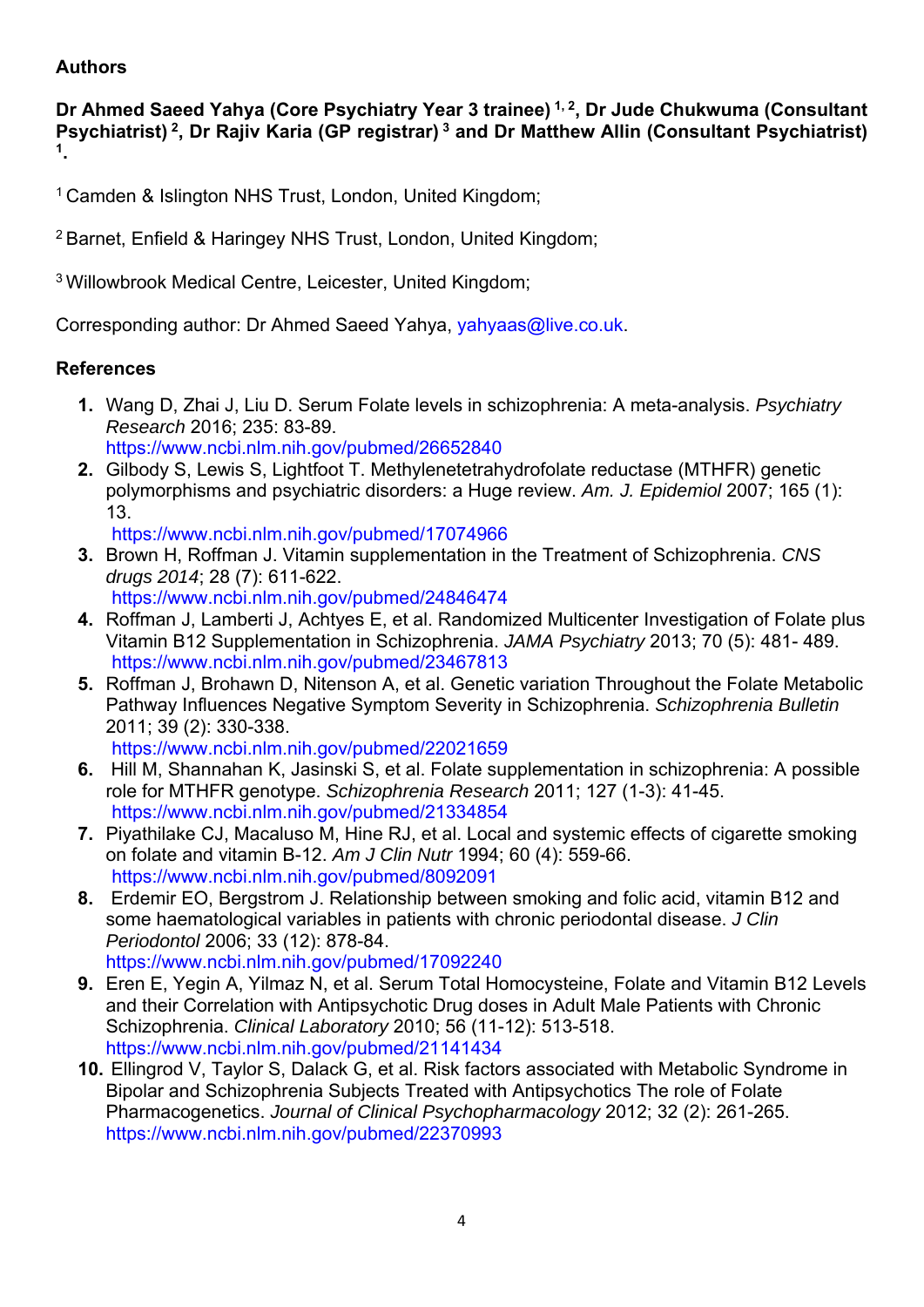Dr Nicholas Taylor is a Consultant Forensic Psychiatrist at Arnold Lodge, and the Training Programme Director for Forensic Psychiatry in the East Midlands. He was brought up in Manchester and trained as an undergraduate in Bristol, before training as a psychiatrist in the West Midlands. His special interests include medical education and medical management.

#### **1. Tell us something about yourself that most people don't know.**

Whilst working full time in the NHS in the years after I qualified, I spent 6 years as an Officer in the Royal Naval Reserve. This led to the most exciting job I ever had, working as a Medical Officer on board a Royal Navy fleet submarine (HMS Turbulent), living entirely under the sea for several months. There's very little medicine to be done down there, so I was briefly an expert at submarine navigation, periscope watchkeeping and a range of other skills which, although thrilling at the time, I am unlikely to use again. I prefer being on the water now, rather than under it, and spend much of my free time in the summer driving a ski boat.

#### **2. What trait do you deplore in others?**

We all face any number of professional and personal challenges on a daily basis but we are professionals - I don't think there is any justification for losing your temper in the workplace.

#### **3. Tell us about either a film or a book that left an impression on you?**

*The Ordeal of Gilbert Pinfold* is a short story by Evelyn Waugh from the late 1950s. Few people have heard of it, but it's freely available online and has been dramatized on radio many times over the years. It is a short, funny and compelling story worth 20 minutes of any psychiatrist's time. It has direct relevance to the modern clinical world in which we all work - you should read it!

#### **4. When not being a psychiatrist, what do you enjoy?**

I've been a huge fan of all forms of technology for many years. I enjoy seeing what the latest technologies have to offer and I'm very much an "early adopter". I have my sights set on a VR headset in the near future.

I also breed peacocks every summer, with varying degrees of success. I have quite a setup with several incubators, hatchers and a range of enclosures and pens, which I have built myself. This is enjoyable when things go well and there are little chicks running everywhere, and heartbreaking when things are not going well. I did not have a good year in 2017, with only a handful of new birds to show for it, but have sought expert advice and have high hopes for 2018!

#### **5. Which people have influenced you the most?**

My career was strongly influenced by Dr Paul Hogbin, an old age psychiatrist in Cornwall. I was assigned to him as an undergraduate, and had never considered psychiatry as a potential career until that point. Seeing a really well led, effective multidisciplinary team making a huge difference to people's lives inspired me to pursue a career in psychiatry. I am also a huge fan of David Allen and his *Getting Things Done* approach. I buy the book for every one of my trainees.

#### **6. If you were not a psychiatrist what other profession would you chose?**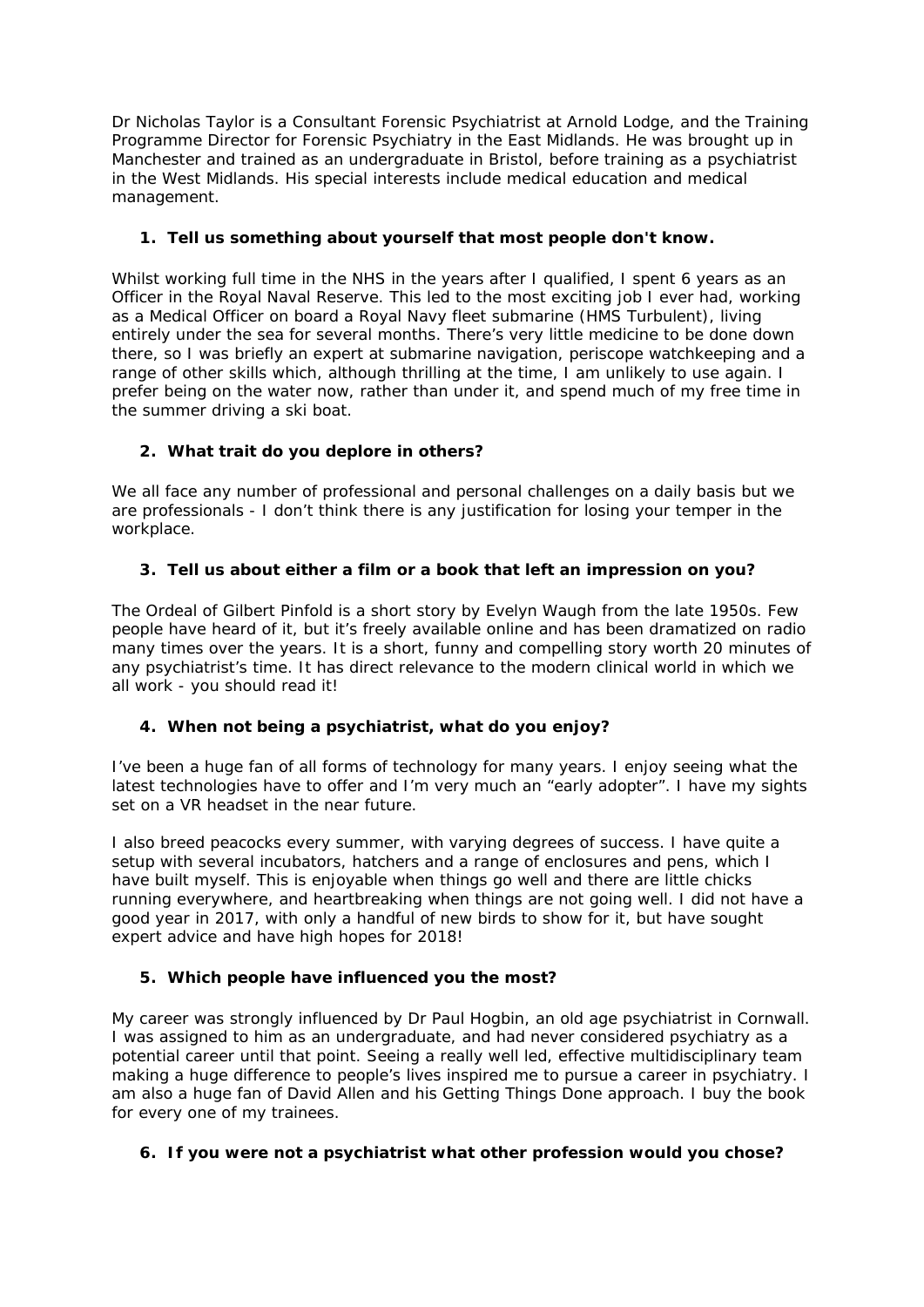I could easily have ended up as a GP, which would have been a mistake for me. If circumstances had been different, I would have loved to have pursued a career in submarines, but I would miss the rest of the world too much and it would be difficult to reconcile this with a relationship or a family.

#### **7. How would you like to be remembered?**

I think the only way any doctor should want to be remembered is as having been effective at helping their patients. I hope I have helped my patients over the years.

I benefitted hugely from inspirational teaching, training and guidance throughout my education and training, and I hope that I have been able to help other medical students and trainees from time to time. It would be great to think that I had helped at least one medical student or junior doctor to make decisions about their future career in the same way that others helped me.

Regards

Nick Taylor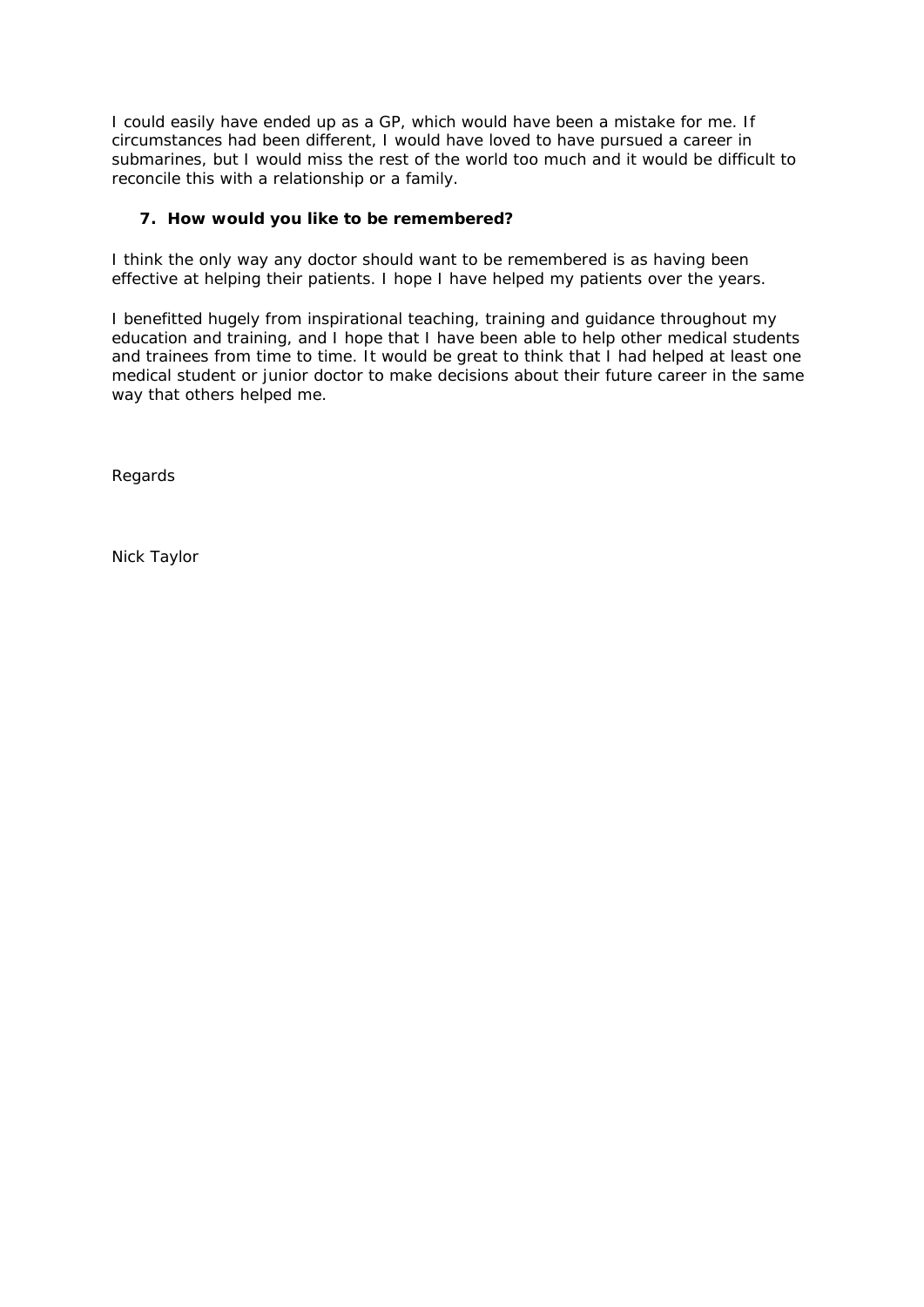## **Reflecting on my Work Experience in the Psychiatry of Intellectual Disability**

# **(Agnes Unit, Leicestershire Partnership Trust)**

I was enlightened. This past week has truly changed my perspective of the human brain and of people and how different lives can be, due to mental illnesses. Throughout this week I had experience not just in how mental illness can impact on the lives of people with intellectual disabilities, as well as neurodevelopmental conditions such as autism. This allowed me to witness the struggles and disadvantaged lives of those with intellectual disabilities, which can range from mild to severe in severity. I am grateful for the opportunity I received; as it has aroused my interest further and has shown me that I want to study medicine and go into psychiatry, to then help others.

What first interested me to pursue psychiatry was that one of my friends became ill with depression and I thus saw the profound impact this can make on someone's life. I observed the help from mental health services that was given to them and how they benefitted from it. I now want to be able to provide this kind of support and care myself, to others that need it. Working as a psychiatrist, as part of a multidisciplinary mental health team, will help me to achieve this.

People with intellectual disabilities and mental illness should be given every opportunity to have the best quality of life possible. When we have learnt about mental illness at school, the focus is generally on brain biochemistry and physiology, which is imperative, but equally important is the impact on patient's behaviour, social functioning and overall quality of life. Seeing these patients gave me greater insight into what it's actually like for the people with intellectual disabilities affected by mental illness. I want to be able to pass on this enhanced understanding to my peers, but also understand that I am at the start of my prospective career and still have much to discover and learn.

I was very moved by the patients I met. As well as meeting patients and understanding what is wrong with them, I have learnt how psychiatrists treat people with mental illness, including the pharmacological options and potential side effects. Psychiatrists need to be able to accurately weigh up the risks and benefits of treating patients with these medications, and communicate this back to the patient in a way they can easily understand, to help mutually negotiate a way forward. Additionally, I realise that medications form only a part of the management plan for many patients, and that a collaborative approach, involving the utilisation of skillsets of numerous different professionals (including psychologists, nurses, occupational therapists, speech and language therapists, physiotherapists and many others) is often required in order to provide high quality patient care.

Throughout the week of work experience, I also discussed with a qualified psychiatrist about how to approach my medical school interview and how best to present myself. He also told me what to expect at medical school and what it is like. For me this was very important and extremely helpful as he was the first person to give me such an insider's viewpoint. I am now already starting to feel more confident for the future and know that, to achieve my goal I must also work extremely hard.

## **Miss Simrun Chauhan, A-level student, Leicester**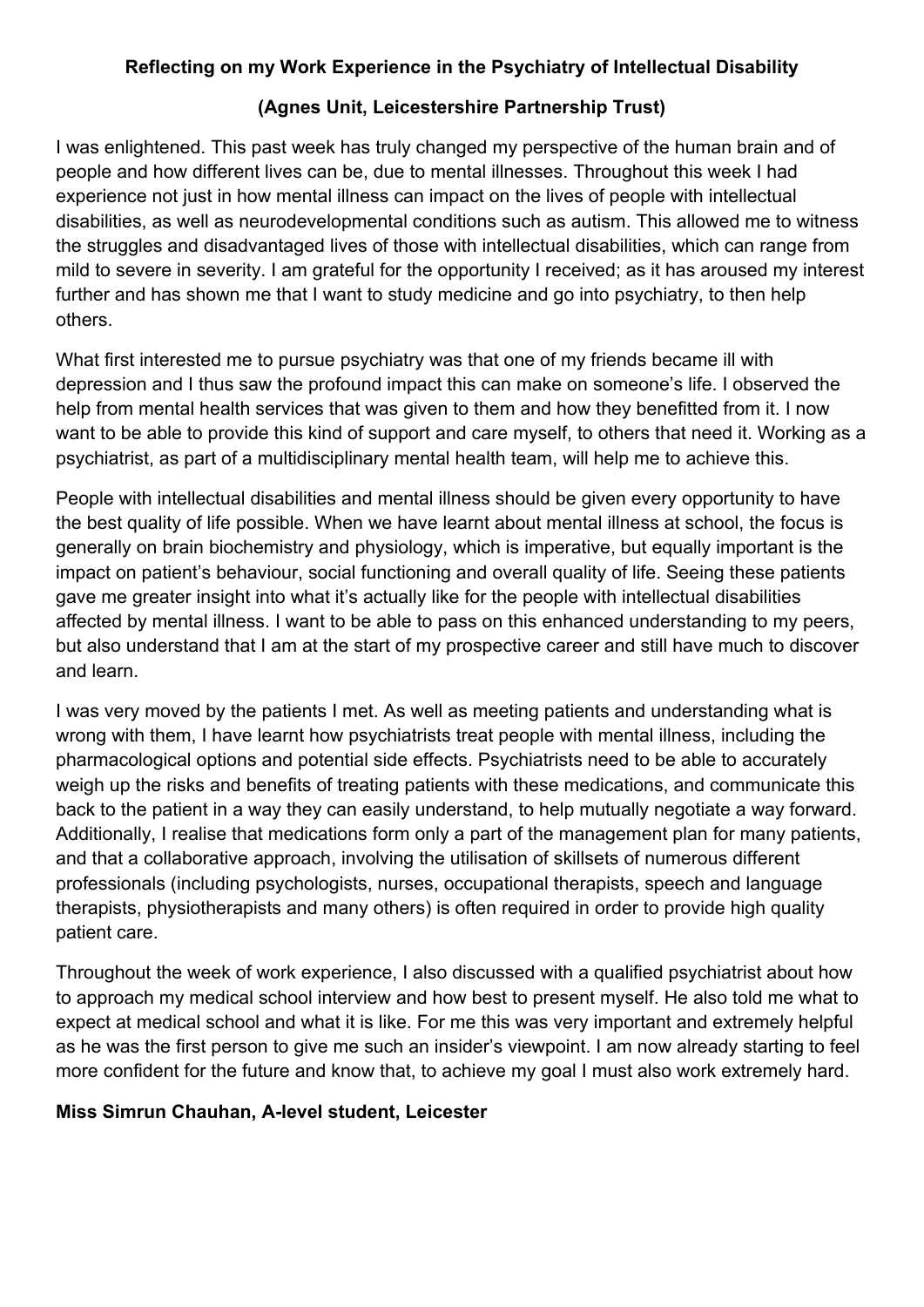## **Update on the RCPsych International Congress**

New beginnings seemed to be the theme of this year's International Congress, which was held in the beautiful historical city of Edinburgh. Whilst it marked the end of Professor Sir Simon Wessely's term as College President, we welcomed Dr Wendy Burn as new captain at the helm. We also met the new College CEO and came across the newly launched quarterly magazine, RCPsych Insight. However, Congress was more than just marking the advent of transition, it also marked the celebration of psychiatry's contributions, successes and future potential.

With 14 keynote lectures and over 70 parallel sessions, there was no end to the opportunities of learning about new advances in research, policy, clinical practice and medical education. Delegates learnt about new advancements of dementia management, future directions of medical education, psychiatry and the Prevent programme, the impact of Brexit, sleep and sleep disorders, novel psychoactive substances, telepsychiatry, functional neurologic disorders; and the list goes on.

We also heard a moving testimony of living four years with PTSD after being held hostage in a terrorist attack, and of one mother's survival of postpartum psychosis following ECT. Altogether, speakers not only provided delegates with updates and information, but also provided us with a reminder of the realities of living with a mental illness.

Aside from the many talks, there were countless posters across the four days, detailing the work of audits and QI projects, of new research findings and of interesting case presentations. As well as presenting results, these posters exhibited the celebrated successes of frontline staff, promoting their continuous efforts for improvement in science and clinical practice. In doing so, it also provided many students and trainees with a platform for professional development and cultivated a real sense of achievement and progression.

It is safe to say that Congress provides an opportunity for intellectual stimulation, challenging perspectives and keeping up to date with new advancements in psychiatry. It also offers the opportunity to unite clinicians of different specialities and grades, from different countries and healthcare systems; to learn together and to teach one another. Given that International Congress seems to outshine each previous year, with such high a standard this time around, it is exciting to know that somehow next year's Congress will be even better.

International Congress 2018 will take place in Birmingham on 24-27 June. To find out more, visit:

http://rcpsych.ac.uk/traininpsychiatry/conferencestraining/internationalcongress2018. aspx

**Lesley Thoms, Core Psychiatry Trainee, Leicestershire Partnership Trust**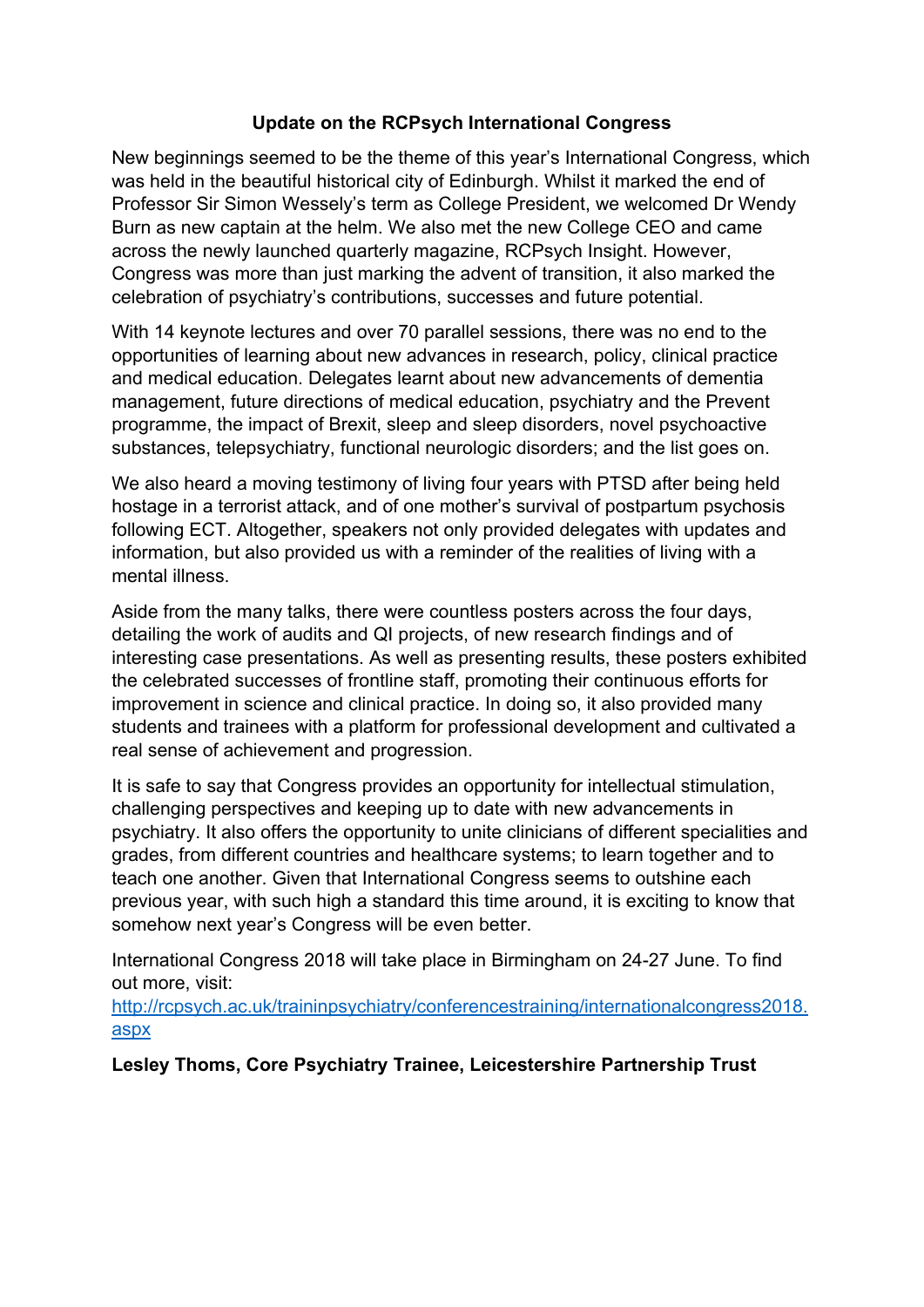# **National Institute of Clinical Excellence Updates Relevant to Psychiatry:**

## **January – June 2017**

## **January 2017**

## **1) NICE and the FDA (Food and Drug Administration) are Working Together.**

NICE and the FDA are working closely to help developers of medical devices, diagnostics and similar technology to gather the best evidence to demonstrate clinical effectiveness of their products. This aims to speed up patient's access to the best technologies. In the UK it is usually the NHS that pays for these.

## **2) Management of Co-existing Severe Mental Illness and Substance Misuse Guidelines.**

People living with severe mental illness and co-existence substance misuse often experience difficulties in accessing the care and support they need. They can be excluded from Mental Health Services because of their substance misuse being their primary concern. They can then be denied Drug and Alcohol Services support because people think their mental illness should be treated first. This difficult situation is compounded and many people miss appointments which results in services not being provided. These new guidelines aims to address these problems. They promotes the need of teams to work together and consider what recovery means. It will increase the engagement and recognises the support needed by carers as well.

## **3) Learning Disabilities Mental Health Checks.**

Mental health problems may be more difficult to diagnose in people with learning disabilities and therefore every patient with a learning disability will have their mental health checked annually. Only half of patients with learning disabilities are received a health check in in 2011/12, this is an improvement on previous years but so far is only focused on physical health care. There will be the necessity for patients to:

- 1. Have a Mental Health Assessment every year.
- 2. Make Referrals to Mental Health Services.
- 3. Have a Key Worker to co-ordinate their care.
- 4. Receive Psychological support.
- 5. Review Psychotropic Medication every year.

# **4) Transition from Children's Services to Adult Services.**

This quality standard covers all children accessing Adult Services with mental health problems, disabilities, long term life limiting complex needs, those in secure settings and those under the care of local authorities.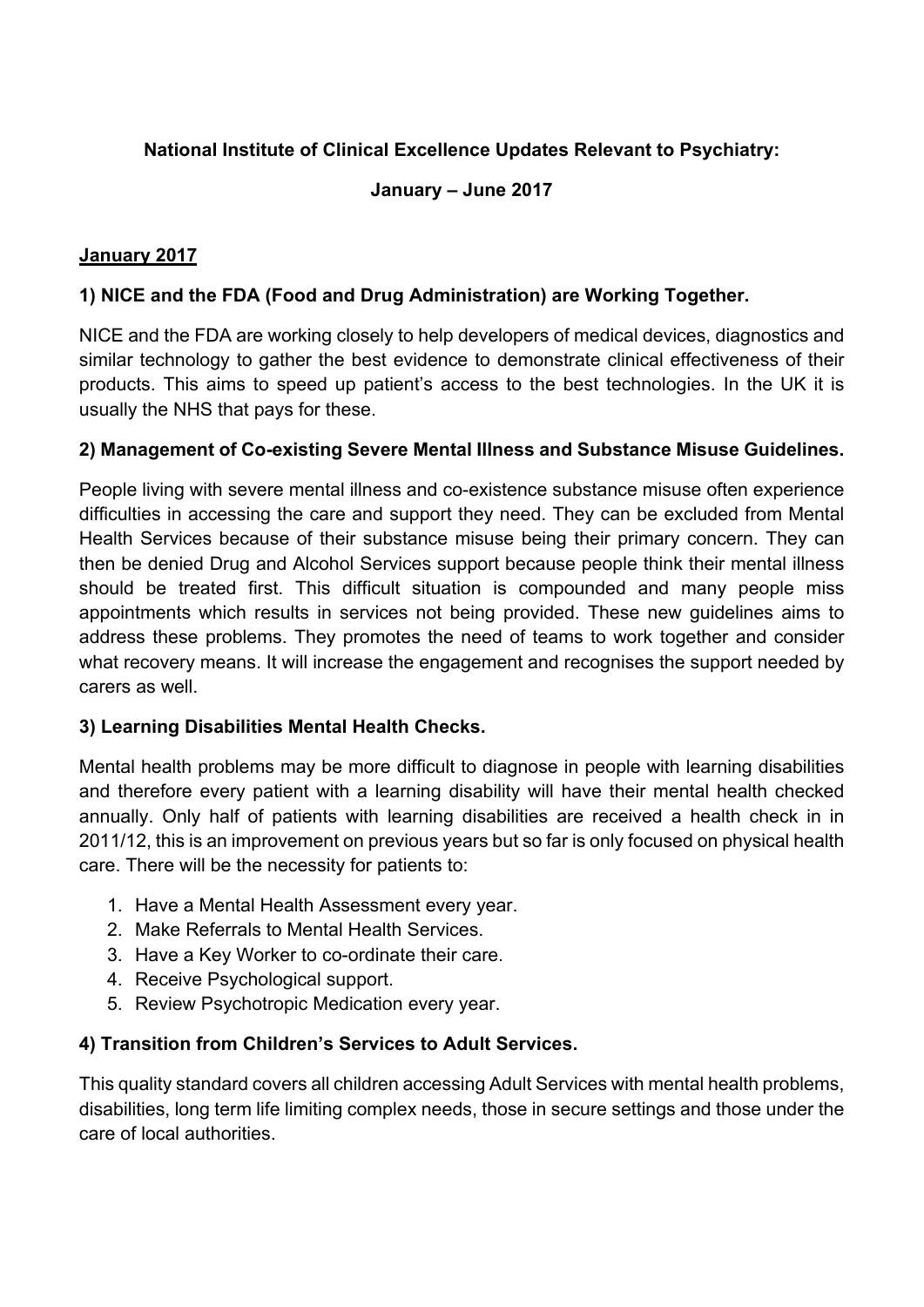## **5) Developing People Framework**

NICE have also developed a developing people/improving care framework which focuses on NHS and social care developing for critical capabilities including systems leadership, established quality improvement methods, inclusion and compassion at leadership and talent management.

## **February 2017**

## **1) Guidelines to Spot and Stop Abuse or Neglect of Children.**

This guideline is for various professionals including Social Workers, Teachers, Police Officers and all Health Care Professionals. It identifies how we can spot the signs of abuse and how professionals should act when faced with these circumstances. These guidelines also include physical, mental and sexual abuse as well as new forms of abuse such as Female Genital Mutilation, Sexual Exploitation, Child Trafficking and Forced Marriages. There are soft signs and hard signs identified. There is a draft available for public comment.

## **2) Preventing Falls in Older People through Conversation.**

A lot of patients have routine appointments with doctors at the hospital, GP surgery, or through visits by Social Workers. These can prevent falls by considering that in people aged over 65 we must regularly question whether our patients have had falls or have been unsteady on their feet recently. If they are deemed to be at risk then they should be referred to the appropriate service to assess and manage a plan to address their risk of falling.

## **3) NICE seeks to Improve Diagnosis and Treatment of Cerebral Palsy.**

NICE first guideline on Cerebral Palsy aims to improve diagnosis and treatment across the country. Last year 192 of 209 CCG's did not have pathways for children with Cerebral Palsy but 114 did. The new guidelines focus on how to treat common problems such as saliva control, pain, mental health and communication issues. Recommendations include, recognising that parents and familiar carers have a key role in assessing pain, discomfort and distress in children with Cerebral Palsy and that children with delayed motor milestones should be referred to a Child Development Service for further assessment.

## **4) NICE seeks to support New Mother's with Mental Health Problems.**

NICE is calling on General Practice staff to assess the mental health of women who have recently given birth as there are fears that some are left unsupported. Some symptoms of mental health problems such as changes in appetite and sleeping patterns may mask what is considered normal for pregnancy and post-natal women. There needs to be a routine 6 week post-natal appointment to provide the new opportunities for mother's to be asked about their mental health. It is estimated the one in eight women experience anxiety or depression whilst pregnant and one in five do so in the first year after child birth. The plan is for women to have referrals to Psychological Therapies within six weeks.

## **5) NICE's Relationship with the Life Sciences Industry.**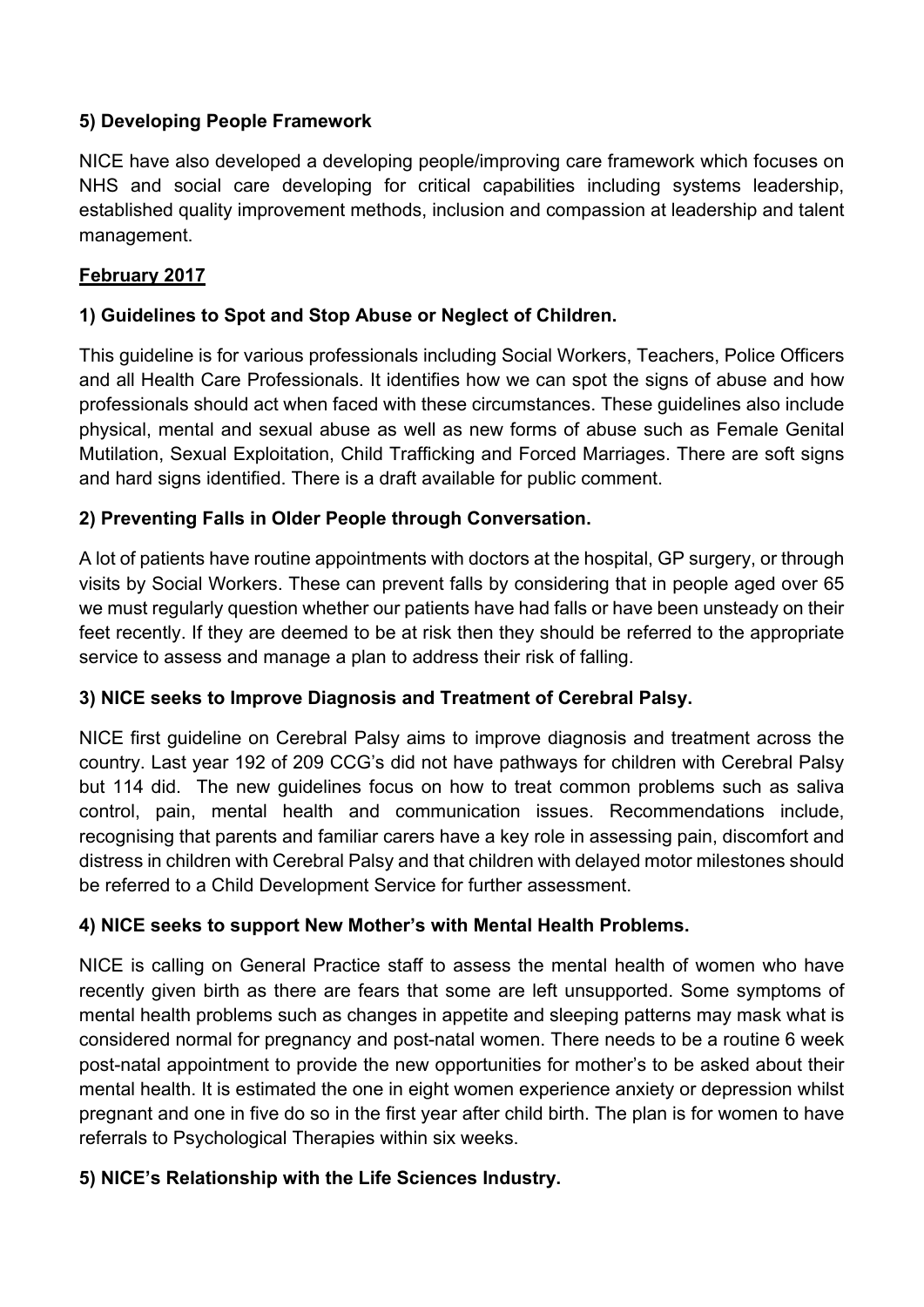NICE is continuing to work with the industry and the government to develop innovative approaches to evaluate new technologies such as the Ease Early Access to Medicine Scheme and the Reformed Cancer Drugs Fund. NICE has dedicated scientific advice program and the Office of Market have also created new opportunities to engage with the industry. NICE is reflecting on their relationship with the industry.

# **6) Targeted Interventions in Drug Misuse Prevention.**

This guideline covers targeted interventions to prevent the misuse of drugs including illegal drugs, legal highs and prescription only medicines. It aims to prevent or delay the harmful use of drugs in children, young people or adults who are most likely to start using drugs or who are already experimenting or using drugs occasionally. The guidance does not cover broader activities at population level and those that aim to address wider determinants of health.

# **March 2017**

# **1) NICE Guideline Flowchart into the Health of People in the Criminal Justice System.**

This guideline covers assessing, diagnosing and managing mental health problems in adults aged 18 and over who are in contact with the Criminal Justice System. It aims to improve mental health and wellbeing in this population by establishing principles of assessment and management and promoting more co-ordinated care planning and service organisation across the Criminal Justice System. There is also a guideline on physical health of people in prison which covers mental health assessment of people going into prison and continuity of their mental health care when they are leaving. The recommendations include areas of:

- 1. Assessing and managing a person's mental health including assessing risks to themselves and others.
- 2. Planning their care.
- 3. Psychological and Pharmacological interventions.
- 4. Health Services organisation and staff training.

# **2) NICE Fast tracking more Drug Approvals.**

Patients will benefit from access to the most cost effective treatment nearly five months faster after changes to the NICE drug evaluation process were approved. These changes will see the introduction of fast track options for appraising treatments which offer exceptional value for money which can be available a month after they are licenced. There are various other changes made which followed public consultation.

# **3) Burning the Bridge to Burn Out**

# **Guidelines on Healthy Workplaces: Improving Employee Mental and Physical Health and Wellbeing.**

There is a discussion about incorporating physical activity into the work place to improve mental wellbeing and reduce stress. We recommend that as doctor's that our patients engage in 30 minutes of physical activity five times a week to control their stress, however only one in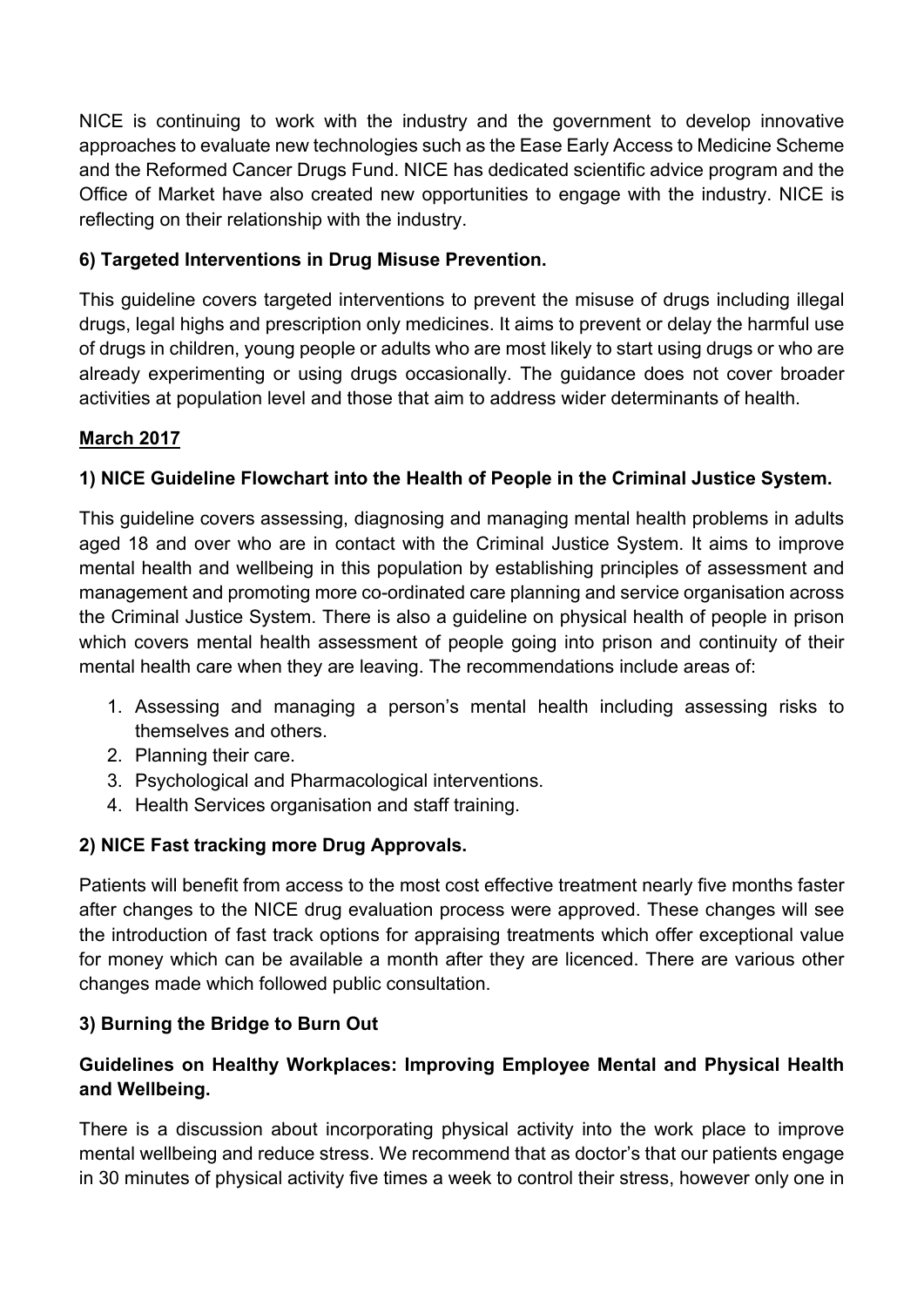five doctors achieve this goal. There are NICE Guidelines on physical activity in the work place that highlight that people working in the NHS need to make minor changes to our daily routines to incorporate physical activity to start seeing the benefits. There are various guidelines advised. There are quality standards in the above mentioned guidelines which have been written to improve employee mental and physical health.

# **April 2017**

# **1) Changes to NICE Drug Appraisals**

The NHS is under unprecedented financial pressure so it is more important than ever to use the money effectively and fairly. The drugs and other treatments recommended by NICE and its Technology Appraisal Programme must be funded by the NHS by law. This is through the Funding Directive. Normally when Funding Directive is applied the NHS has 90 days to make the treatment available. Some of NICE's recommendations can cost the NHS tens of millions of pounds a year and the money has to be found regardless of other pressures and priorities. However, every pound spent means that it is not spent in other areas such as Mental Health Services or General Practice. There needs to be special arrangements put into place so that the NHS can manage the introduction of new drugs that does not impact unfairly on other services. NICE and NHS England are introducing this in two ways, the first is through negotiation to the other company to help reduce the budget impact and secondly if these negotiations cannot be resolved then there will be a phasing the cost of introducing the new treatment over a longer period.

# **2) HIV Testing should be Routine Practice.**

There is a draft quality standard to improve the uptake of HIV testing amongst adults and young people who may have undiagnosed HIV. This would mean that they could have timely treatment and reduce the likelihood of onward transmission. The draft quality standards has a plan to reduce the burden of HIV.

# **3) Councils and Sexual Health Services to Consider Providing Free Condoms.**

Condoms will be more readily available to reduce the rate of sexually transmitted infections. NICE recommends local authorities giving free condoms to people at high risk of getting STI's including those engaged in risky sexual activities for example having multiple having multiple partners or frequently changing partners. These condoms should be distributed through pharmacies, sexual health centres and universities as well as through health services.

## **4) Emerging Technology which Aims to Improve Muscle Movement is NICE's 100th Medtech Innovation Briefing.**

A full body garment that aims to reduce spasticity which can occur in nerve cells which enable a person to control their limb movements that are damaged. Since the introduction in 2013 NICE Medtech Technology Innovation briefings have featured new and novel technology used in the most common care pathways. The objective is to give technology to help NHS and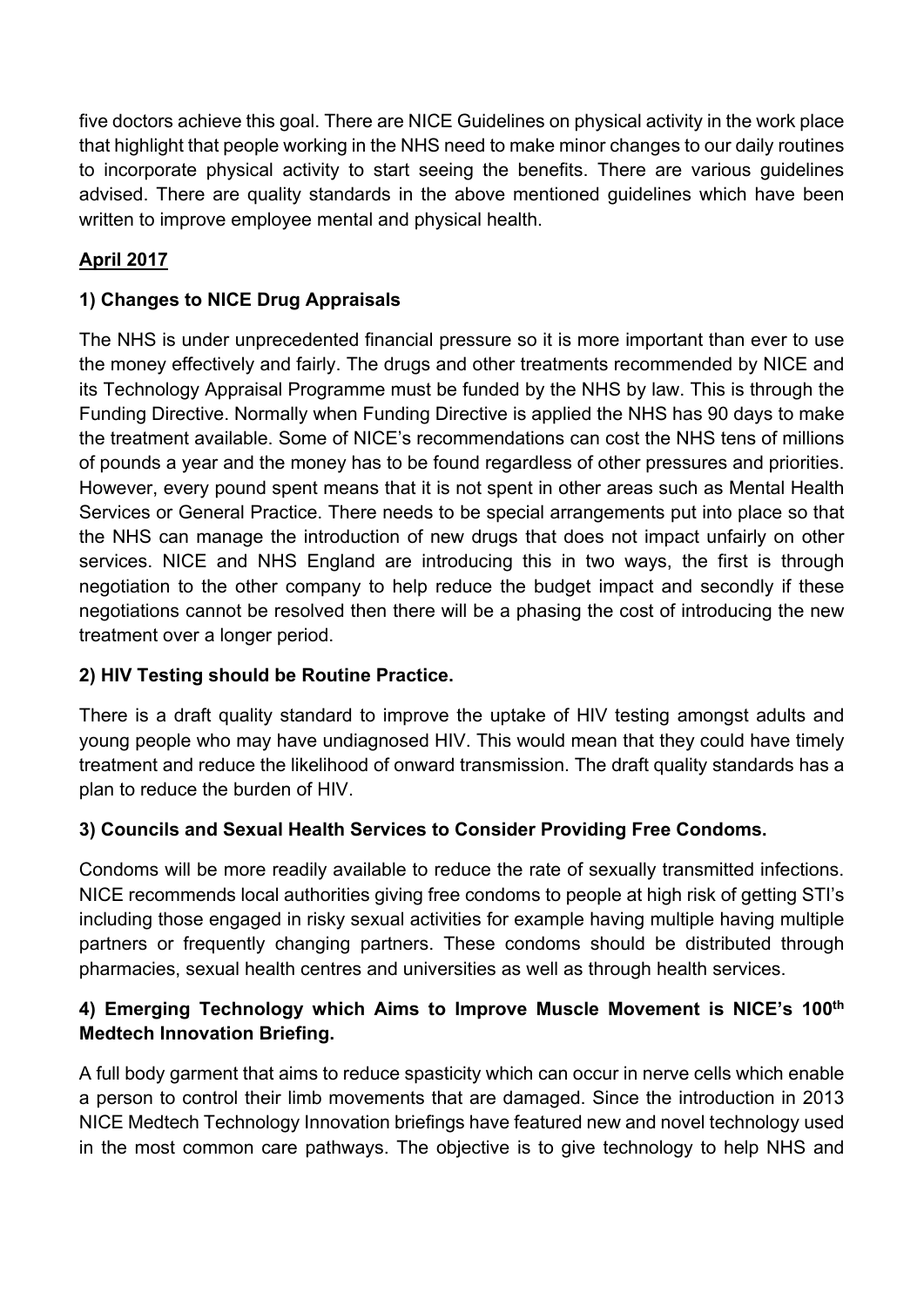Social Care Commissioners to consider using these. These briefings do not make recommendations on the use of technology.

## **5) Children Should Be Seen and Not Heard**

There is an article against violence and abuse which recruited young people which led to NICE recommendations on guidance about how to identify warning signs and indicate if something is wrong. It is important that staff should make sure that children understand that they are being listened to and are comfortable. The care we provide is more likely to be effective when based on lessons learned in a real life situation and there will inform National Guidelines.

## **6) Alcohol Use Disorders Interactive Flow Chart.**

This guidance covers care for adults and young people with physical health care problems that are completely or partially caused by an alcohol use disorder. The guideline includes recommendations on:

- 1. Acute alcohol withdrawal.
- 2. Wernicke's encephalopathy.
- 3. Alcohol related disease.
- 4. Alcohol related pancreatitis.

## **June 2017:**

## **1) Measuring Quality of Life across Health and Social Care.**

NICE is taking part in a project that will examine how quality of life measures are uses to evaluate health care treatment such as drugs which can be extended into social care and public health. This is a research project called "Extending the Quality Project", led by the School of Health and Related Research at the University of Sheffield. There are multiple collaborators in this.

## **2) New Programme Assessing how Digital Therapies Treat Anxiety and Depression.**

Guided self-help which can track peoples mood and advise on breathing exercises as recommended by NICE to treat mild to moderate anxiety and depression. As part of IAPT, NICE had been asked to assess digital application or computer programmes which sit alongside face to face consultations, phone lines, and on-line therapies.

## **3) GP's Welcome NICE Behind Closed Doors.**

NICE intends to make its guidelines better manageable for front line clinicians and the panel was set up to try and capture the voices of GP's on the ground (and not those in "Ivory Towers"). It is running a group around these issues.

## **4) Black, Asian and Other Minority Ethnic Groups: Promoting Health and Preventing Premature Mortality.**

This guideline is in development and an update is expected.